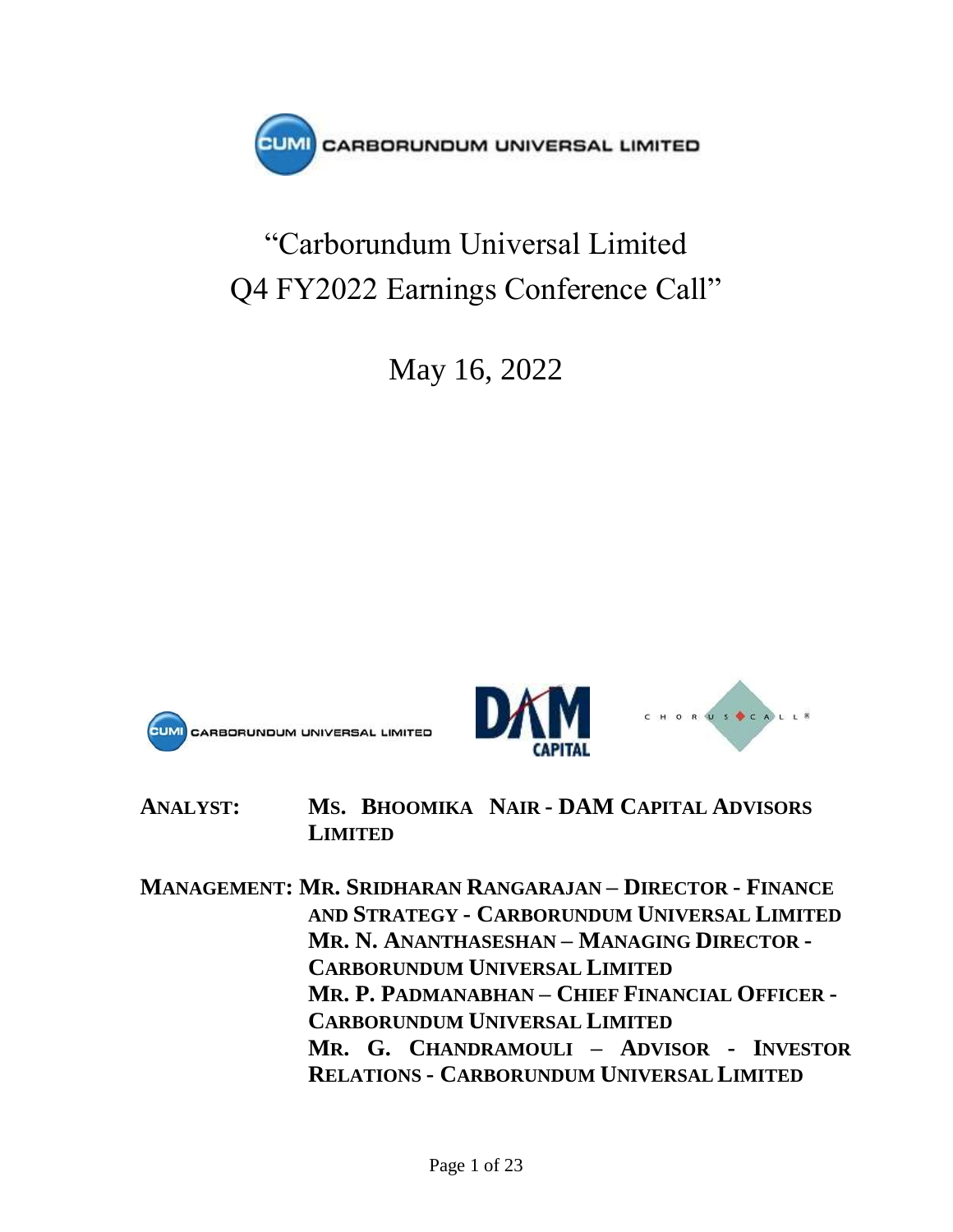#### *Carborundum Universal Limited May 16, 2022*

- **Moderator**: Ladies and gentlemen, good day and welcome to the Carborundum Universal Q4 FY2022 Earnings Conference Call hosted by DAM Capital Advisors Limited. As a reminder, all participant lines will be in the listen-only mode and there will be an opportunity for you to ask questions after the presentation concludes. Should you need assistance during the conference call, please signal an operator by pressing '\*' then '0' on your touchtone phone. Please note that this conference is being recorded. I now hand the conference over to Ms. Bhoomika Nair from DAM Capital Advisors Limited. Thank you and over to you,madam.
- **Bhoomika Nair**: Thanks Rutuja. Good morning everyone, on behalf of DAM Capital I would like to welcome you to the Q4 FY2022 Earnings call of Carborundum Universal Limited. We have the management today being represented by Mr. Sridharan Rangarajan – Director - Finance and Strategy; Mr. N. Ananthaseshan – Managing Director; Mr. P. Padmanabhan – CFO, and Mr. G. Chandramouli – Advisor, Investor Relations. I will now hand over the call to Mr. Ananthaseshan for his opening remarks post which we will open up the floor for Q&A. Over to you, Sir.
- **N. Ananthaseshan**: Good morning to all of you. Before we begin, as a practice we will now have Mr. Chandramouli read out our disclaimer and then I will take the call.
- **G. Chandramouli**: Good morning. During this call, we may make certain statements, which reflect our outlook for the future or which could be construed as a forward-looking statement. These statements are based on management's current expectations and are associated with uncertainties and risks are more fully detailed in our annual report, which may cause actual result to differ. Hence these statements, must be reviewed in conjunction with the risks that the company faces. Thank you.
- **N. Ananthaseshan**: Thank you Mouli and thank you all once again for joining us on this call. Before highlighting the performance of the period, I hope that you and your families are safe and healthy. Today we are joined on the call by my colleagues Mr. Sridharan Rangarajan – Director - Finance and Strategy, a very familiar person and face to most of you, and Mr. P. Padmanabhan – CFO, and Mr. Chandramouli –Investor Relations.

Since the last time we met there has been quite some changes in the world. The VUCA factor has only been further reinforced by the totally unexpected geopolitical situation and its implications caused by the Russian Ukraine conflict. The domino effect it has been having on commodity price inflation, raw material availability, supply chain disruptions, and Forex fluctuations need no further emphasis.

We also had the Omicron scare globally and specifically in India in early Q4 reminding us the virus is still very much active and has not gone away for good. At CUMI it has been very exciting and challenging times. We had to do a fine balancing act managing the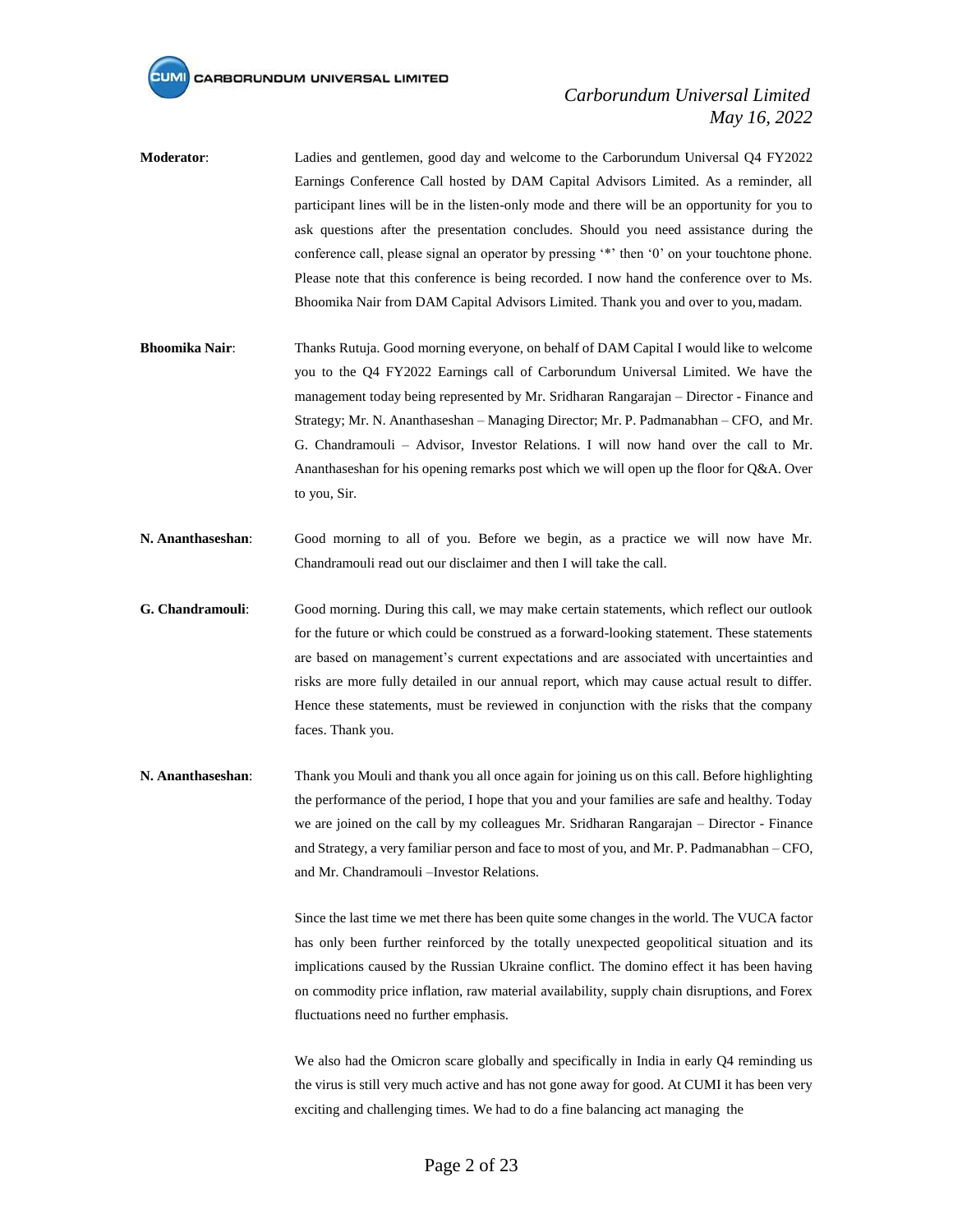present and preparing ourselves for the future. So while operation teams were focused on creating capacities and delivering on the quarterly numbers, the other parts of the team were focused on getting the long-term drivers in place, particularly the acquisitions and product innovations. Later in the call Sridhar would share more in detail.

I am pleased to inform you that in the recent Q4 quarter and for the full year FY2022, the company has performed well despite many of these challenges. Our revenue for the full year has grown by 26% year-on-year to Rs.3290 Crores at a consolidated level and by 33% to Rs.2192 Crores at a standalone level. For the year, at consol level, profit after tax and noncontrolling interest grew by 17% to Rs.333 Crores as against Rs.284 Crores last year. While at the standalone level the PAT increased by 38% to Rs. 254 Crores from Rs.184 Crores in the previous year. All this was made possible by higher capacity utilization, volume and realization growth from all the business segments and significant performance of key subsidiaries.

In the January to March quarter, at a console level sales recorded Rs.859 Crores with a quarter-on-quarter growth of 14% and at the standalone level the company has recorded a sales of Rs.580 Crores, which marks a 15% increase over Q4 of last year. Again the growth was driven by all the three segments and all the major overseas subsidiaries have also performed significantly. When it comes to the bottomline performance, PAT and noncontrolling interest de-grew by 37% to Rs.57 Crores against Rs.91 Crores in Q4 of the previous year. This was majorly due to operational expenses related to Maniyar, some acquisition costs and employees retrenchment costs for the new acquisitions.

At the standalone level the PAT increased to Rs.62 Crores from Rs.58 Crores in Q4 of last year. So, despite increase in sales and profits in absolute numbers for standalone, the PAT margins were lower by 70 basis points due to partial absorption of increasing input costs.

Coming to the external environment the demand outlook remains fairly strong but facing supply challenges and also cost pressure due to inflation and commodity price increase. This also means that the price pass-through is also difficult. Just to update, our operations in Russia has not been impacted as much as it was anticipated during the initial days of the ongoing conflict and the consequent sanctions on Russia. More details will be covered later.

In terms of Capex, at a consolidated level, we have spent Rs.170 Crores in the last year. On the COVID front, the businesses are well prepared with safety protocols and vaccination drive. The new variance of the COVID is a key near-term risk, but an increase in the pace of COVID vaccination with nearly 99% of our workforce having received at least one dose and around 91% with both the doses should contain any demand disruption.

I will now request Mr. Padmanaban, our CFO to walk us through the financials.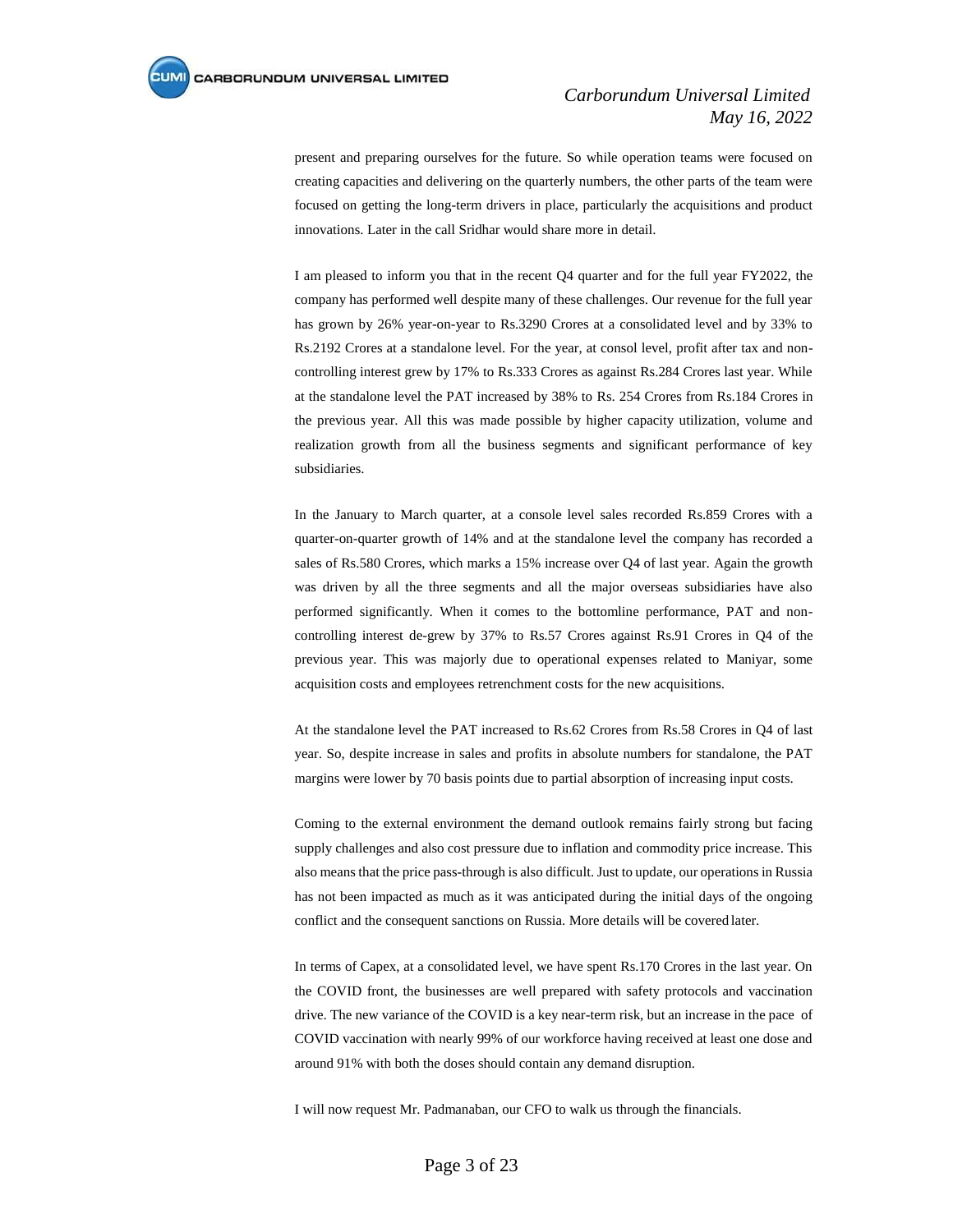**P. Padmanabhan**: Thank you, Ananth. Good morning, everyone. Let me summarize the financial performance for the quarter-ended March 31, 2022. The consolidated sales for the quarter has increased by 14% to Rs.859 Crores from Rs.750 in the corresponding period of last year, it is driven by steady performance across all the three business segments. Profit after tax and noncontrolling interest for the quarter was at Rs.57 Crores as compared to Rs.91 Crores in the corresponding period of last year. PAT margins dropped from 12.1% during Q4 of previous year to 6.6% in the current year on account of the acquisition cost, Maniyar related expenses and employees retrenchment cost for the new acquisitions. The standalone sales increased by 15% to Rs.580 Crores from Rs.503 Crores, PBT for the quarter was at Rs.91 Crores against Rs.81 Crores during Q4 of previous year. Profit after tax grew 7.69% to Rs.62 Crores from Rs.58 Crores PAT margin decreased from 11.4% to 10.7% during this quarter on account of increasing input cost.

> Coming to the yearly performance: Consolidated sales grew by 26% from Rs.2604 Crores in FY2021 to Rs.3290 Crores in FY2022. Profit after tax and non-controlling interest for the year was at Rs.333 Crores as compared to Rs.284 Crores during last financial year. PAT margin dropped from 10.9% in FY2021 to 10.1% in the current year. Standalone sales grew by 33% from Rs.1649 Crores last year to Rs.2192 Crores in FY2022. PBT for the year was at Rs.346 Crores against Rs.244 Crores and PAT increased to Rs.254 Crores from Rs.184 Crores showing a growth of 38%. PAT margin increased from 11.2% to 11.6% in the current year. Return on invested capital for three major segments together moved from 27% last year to 30.7% in the current year.

> Moving on to the segment wise, on abrasives consolidated sales for the quarter increased by 15% to Rs.344 Crores from Rs.300 Crores in the corresponding period of last year. Standalone sales increased by 10% to Rs.279 Crores from Rs.253 Crores in Q4 of last year. At the consolidated level the PBIT for the quarter was at Rs.27 Crores decreased from Rs.50 Crores mainly relating to the acquisition cost relating to newly acquired subsidiaries. For the full year the segment grew by 29% from Rs.993 Crores last year to Rs.1283 Crores on consolidated basis and grew by 29% from Rs.818 Crores in last year to Rs.1052 Crores at the standalone level. The standalone business Russian subsidy Volzhsky Abrasive and subsidiary in America registered significant growth.

> Moving on to electro minerals division: Consolidated sales for the quarter increased by 17% to Rs.340 Crores from Rs.290 Crores in the corresponding quarter of last year. At the standalone level sales increased to Rs.168 Crores from Rs.137 Crores in corresponding quarter of last year. Consolidated PBIT of electro minerals for the quarter increase to Rs.44 Crores from Rs.42 Crores in Q4 of last year.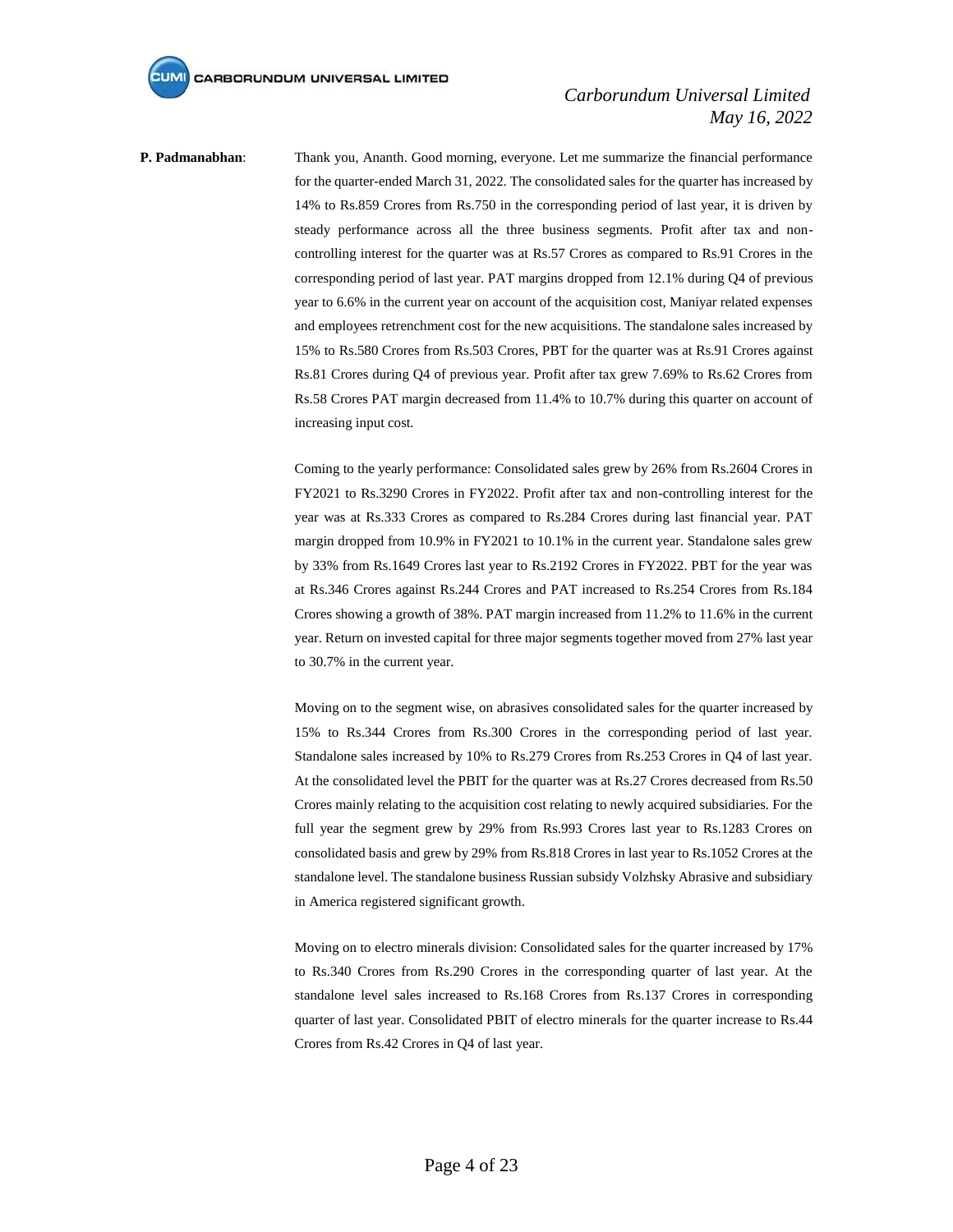For the full year the segment grew by 23% from Rs.1064 Crores in FY2021 to Rs.1312 Crores on consolidated basis and grew by 41% from Rs.440 Crores in last year to Rs.621 Crores at the standalone level. The standalone electro mineral segment African subsidiary Foscor Zirconia and Russian subsidiary Volzhsky Abrasive grew in double digits. The consolidated electro minerals recorded a PBIT of Rs.194 Crores against Rs.136 Crores for the full year on the back of volume growth and higher realizations.

Ceramics consolidated sales for the quarter grew by 6% on quarter-on-quarter basis from Rs.190 Crores to Rs.202 Crores. The standalone sales grew by 14% on quarter-on-quarter basis to Rs.170 Crores. Consolidated PBIT of the ceramic segments for the quarter decreased to Rs.35 Crores from Rs.42 Crores in Q4 of last year. These segments performed well and registered double digit growth but bottomline for the quarter was impacted due to the logistics challenges. For the full year the segment grew by 27% from Rs.627 Crores in last year to Rs.798 Crores on consolidated basis and grew by 32% from Rs.501 Crores in last year to Rs.661 Crores at the standalone level. Subsidiaries in Australia and America registered significant growth.

On the finance side there was a debt of Rs.163 Crores in standalone books as of March 31, 2022. The total debt at the consolidated basis was at Rs.212 Crores as compared to Rs.38 Crores as of December 2021. The debt equity ratio was at 0.09 for both standalone and consolidated as of the Q4 FY2022. On the Forex cover CUMI is typically a net importer in dollar term and net exporter in euro terms we cover the net exposure at appropriate and in accordance with the Forex policy.

On the cash flow front, our strong balance sheet is evidenced by net cash flow position and low debt equity ratio. The cash and cash equivalent including deposit with annual exceeding three months net of borrowings was at Rs.138 Crores. Free cash flow for the year ended March 31, 2022 was at Rs.118 Crores which was at 35% of the PAT. It was lower as compared to previous financial year wherein the free cash flow was 133% of the PAT. This was mainly on account of the Strategically maintaining higher inventories considering uncertain external environment and higher Capex spend.

On the dividend the board of directors of the company announced a final dividend of Rs.2 per share which is 200% of the face value of Re.1 to the shareholders of the company amounting to `a total dividend of Rs.3.50 per share. This concludes my update on finance.

I will now request Mr. Sridharan, our Director Finance and Strategy to walk us through the recent acquisitions and update on walk.

**Sridharan Rangarajan**: Good afternoon to all of you. Thank you Ananth and Padmanaban. I am happy to be back amongst you after four years. I thought it would be appropriate to talk about the recent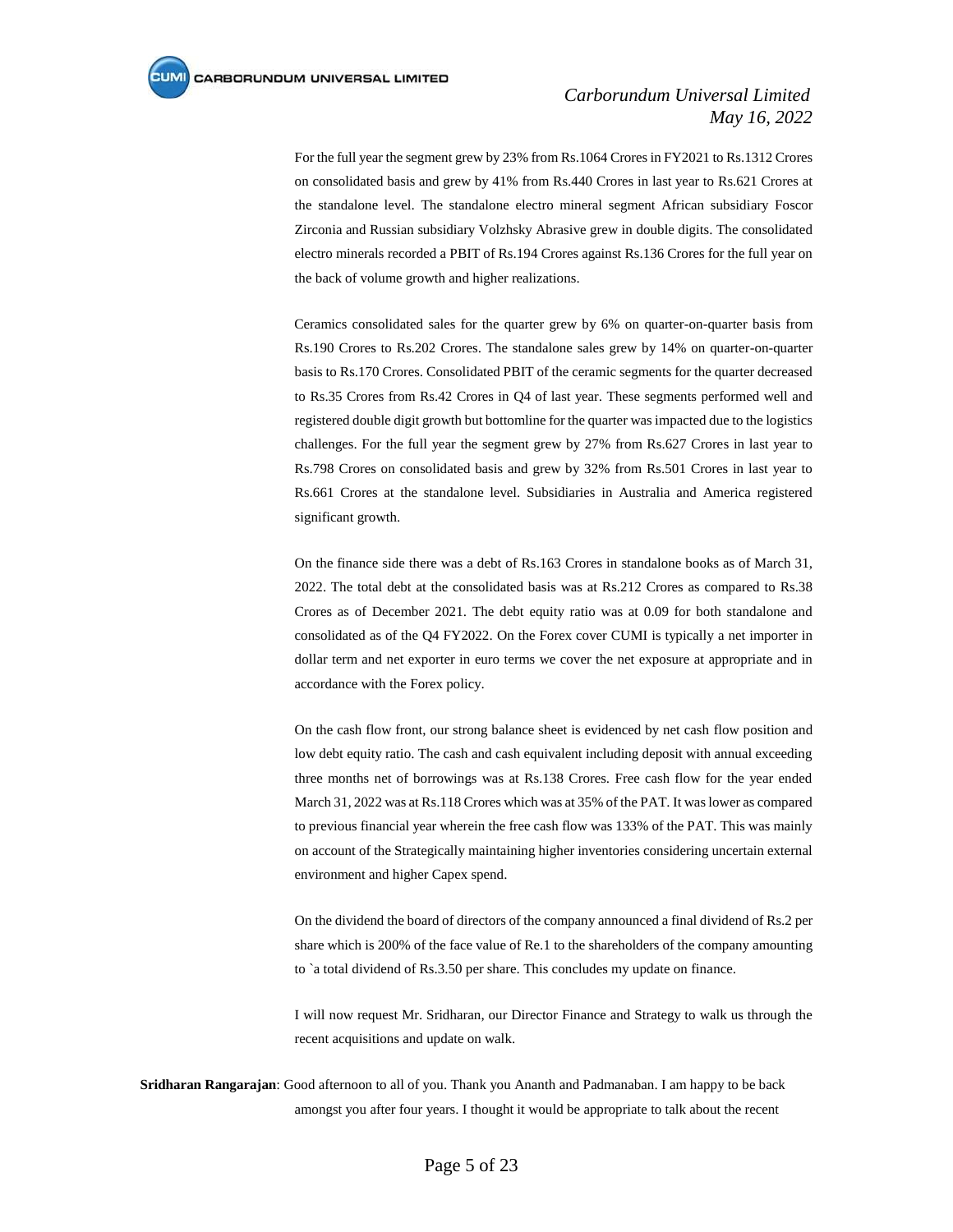acquisitions as well as the business in Russia. You all will be keen to understand why did we make this acquisition and how does it make sense to us. We are also keen to share this with you and we felt that this is an appropriate time to do that.

All the three acquisitions put together we spent about Rs.660 Crores and you all will know that it is all funded out of internal accruals and no debts were raised. You will also see that at the end of this financial year we still have positive cash at Rs.138 Crores, which shows that we still have rooms to do more and I think we will do as appropriate.

I will first cover about Rhodius. So, during the year we made a significant acquisition - Rhodius abrasives in Germany at an enterprise value of €55 million and took control of the company effective from April 1, 2022. Rhodius manufactures in Germany global best quality cutting and grinding dish. They lead in product innovation and quality with unique professional segment product suite. They have some proprietary product production process setting industry benchmark. Their turnaround time is the lowest in the industry. They have a strong legacy of seven decade of successful business serving more than 100 countries. Rhodius has got a good mix of own brand and private label brand. Rhodius supplies to tier one power tool manufacturers. It has trained and experienced employees with committed leadership team executing a successful strategy. Rhodius has a robust order book with considerable pipeline including multiple major projects as well as regional projects with power tool manufacturers which is going to support the future growth. Rhodius has got a strong financial track record with a clear growth path supported by the investment plans. Rhodius group had two independent businesses with strong growth potential both requiring considerable management attention and investment capital. They have beverages business and abrasives business. These are the two independent businesses they have. The shareholder family could not pursue both opportunities and prefer to direct their focus at more regional Rhodius mineral water and beverages business whereas abrasive business is more international and it requires more attention and investment. CUMI evaluated this opportunity based only on the strong fundamentals of Rhodius abrasive business and the reasonableness of the growth path carved out by the Rhodius team. Further the CUMI identified areas of synergies which will be explored to bolster this investment. The areas are access to Indian market, supplying critical electro minerals namely white fused alumina, brown fused alumina, silicon carbide, alumina zirconia, zircon and synthetic alumina, supplying CUMI's precision abrasive products to Rhodius distribution network, supplying coated abrasives to Rhodius, manufacturing high quality thin wheel products at competitive costs in India and leveraging CUMI's international network and access to Russian markets. These are the six synergies we identified. CUMI and Rhodius team will work on these synergies and quantify the potentials of each of these synergies in the next one year. Our investment decision did not consider at this point in time, the benefits of synergy though we have a site of it. CUMI expects the Indian market for thin wheel would grow fast with Gati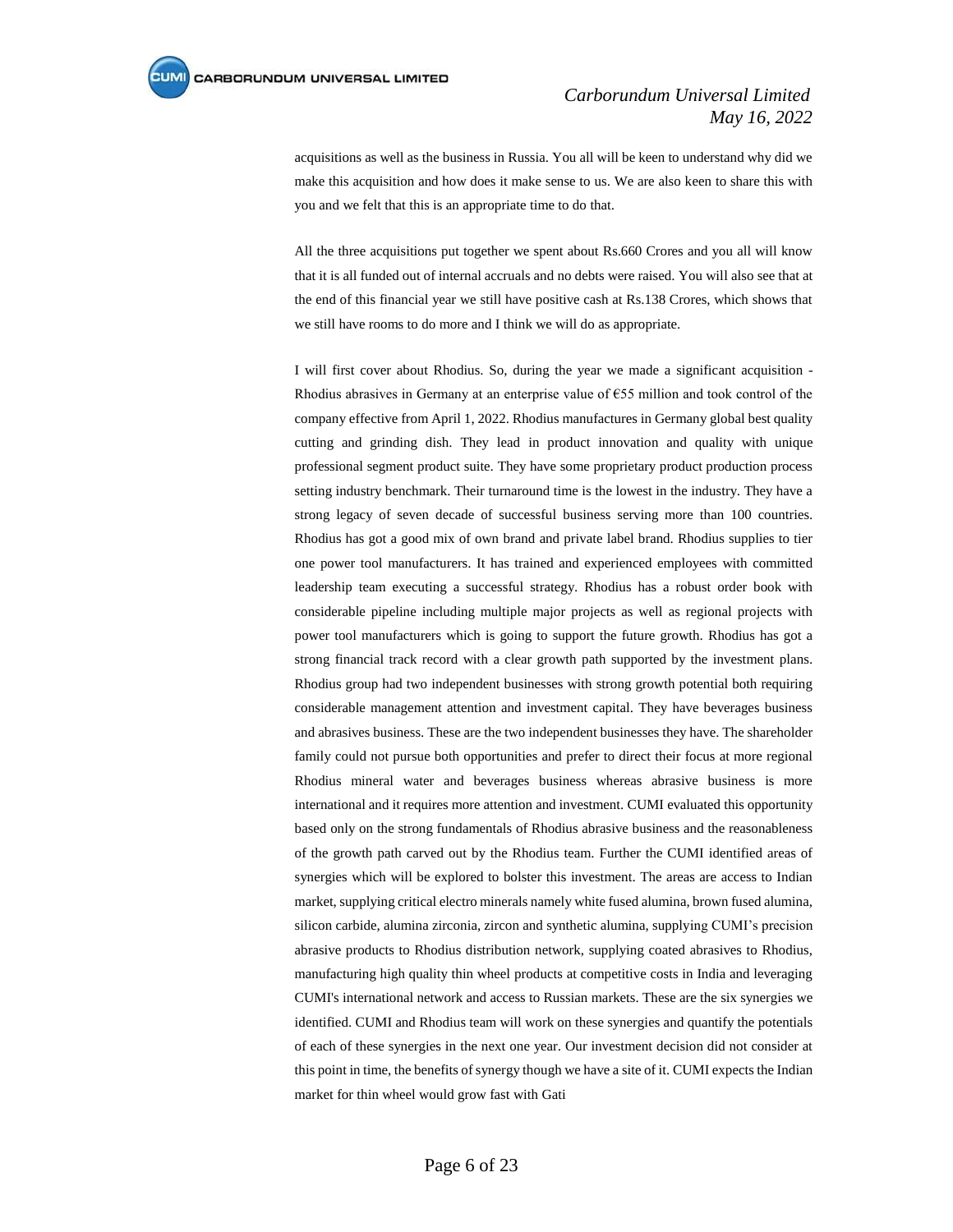Shakti Program of the Government of India. We feel that the Indian thin wheel market is roughly about Rs.2000 Crores wherein 60% is through cutting wheels and 40% is to grinding wheels. CUMI also expects that the market in USA would grow due to the US government's committed spend on infrastructure, trillion dollar spend they have committed. Similar trends are visible on other geographies. So we feel that infrastructure led growth will very well augur to the thin wheel demand going forward both in India, USA and international geographies. In 2021 Rhodius had a net sales of  $661$  million with high teens ROCE. CUMI expects a drop in the margin initially due to the investment in Capex in line with the strategy and operating expenses to support the business transition. CUMI expects to reach  $€100$  million topline in next five years with a high teens return on investment.

I will now move to AWUKO: During the year CUMI acquired the main assets of AWUKO abrasives from the insolvency administrator. The assets included land, building, plant and missionary, fixed assets, lease assets, brand, trademark, patent, technical know-how, and other intangibles excluding cash and receivable. CUMI paid €8 million to acquire this asset. AWUKO is a 120 year old leading brand in quoted abrasive business, AWUKO is a market leader in leather and wood applications with strong presence in metal and lacquer applications. AWUKO exports 70% of its production predominantly in Europe and Americas. AWUKO has got two makers (flat belt and loop drying mechanism) with wide width capability which is significant. I would say this will give us an advantage. CUMI will gain access to coated abrasives capacity in Europe with global distribution base and an experienced process and application engineering team. CUMI is working on stabilizing AWUKO's business and expect that to take a couple of years. CUMI expects AWUKO to breakeven by FY2024. CUMI expects to reach a sales of  $\epsilon$ 22 to  $\epsilon$ 25 million by 2026 with high teens return on investment. AWUKO has got a quoted capacity of 10 million square meter on a single shift basis, CUMI's quoted capacity will double with this acquisition. CUMI will work on a global quoted strategy optimizing product portfolios, geography and application need and cost positions.

I will now move to PLUSS. During the year CUMI invested Rs.115 Crores in acquiring 72% equity stake in PLUSS a niche technology company in the field of phase change materials (PCMs) with good growth prospects. This is in line with CUMI's long-term goal of pursuing opportunities that leverages material sustainable. PCMs are thermal storage materials with versatile applications in pharma cold chain, refrigeration & food supply chain, medical devices, buildings and HVAC applications. In FY2022, PLUSS made a turnover of Rs.50 Crores with a loss of Rs.5 Crores after considering a few write-offs after we acquired the company. CUMI believes that PCM is a growing technology. PLUSS is working on many opportunities. CUMI would take a year or so to present and discuss with you the future opportunities of PLUSS. We feel it is too early to discuss the future opportunities of PLUSS at this point in time.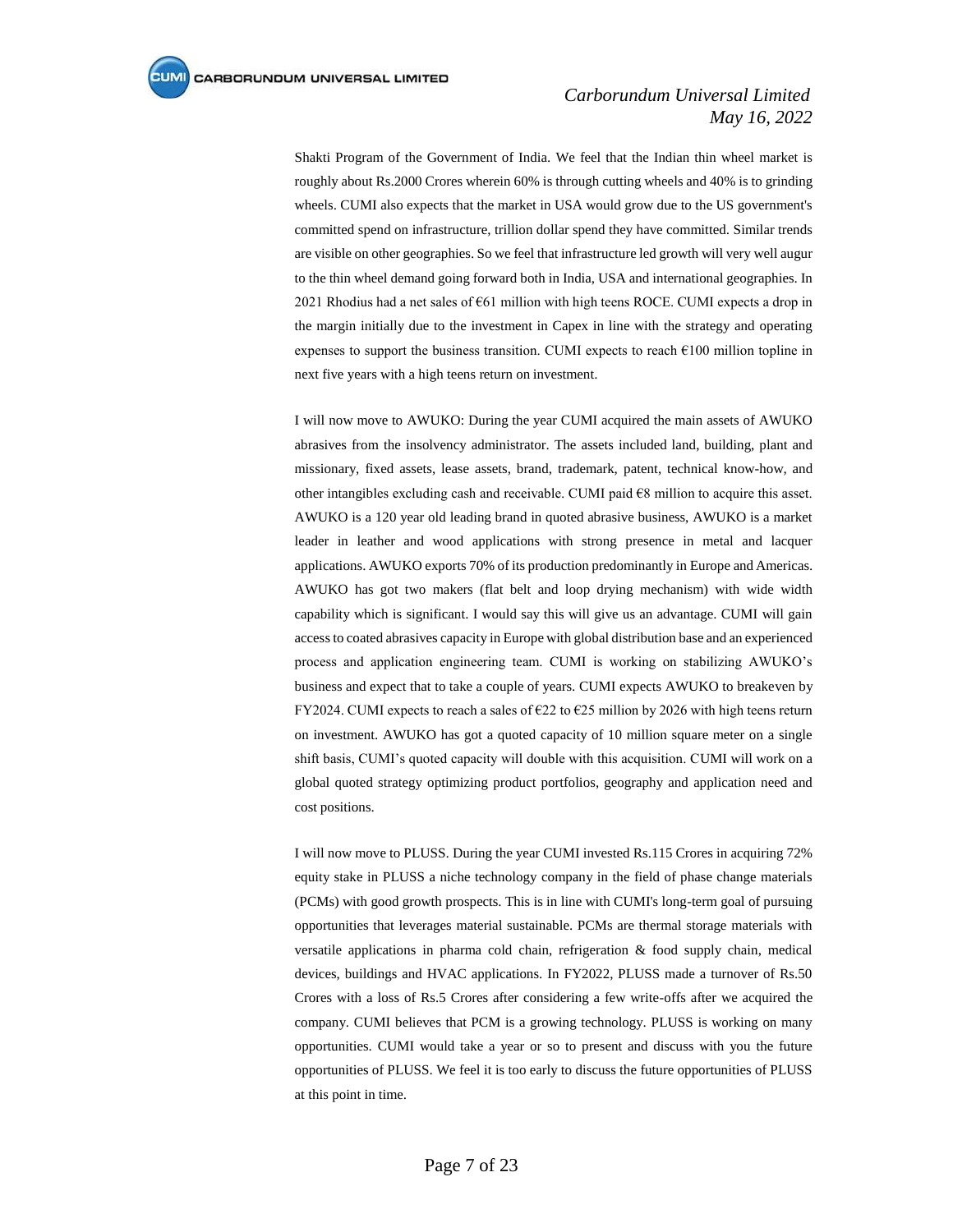Update on Russia: Coming to the update on Russia, CUMI acquired Volzhsky Abrasive Works in 2007 for a total investment of \$44 million. During FY2022 the total sales of Russia VAW was 7.3 billion rubles and made a profit of ruble 1 billion. Around 42% of the total sales of VAW comes from domestic market and 58% from exports. Over the years CUMI received dividends from VAW and has recouped more than the investment of \$44 million it made. VAW has no debt in its balance sheet, VAW has converted all its foreign currencies into ruble before the start of the Russian initiatives in Ukraine. VAW has predominant banking relationship with two banks and these banks are not part of the sanction list. VAW has adequate inventory of raw material and liquidity to continue the manufacturing for the next four to six months. VAW procures its entire raw material mainly from the domestic market and very minimal imports. VAW could collect all its receivables from its customers with no challenge. Bank of Russia hiked its key policy rates at this point in time from 9.5% to 20% in February and decided to cut the key rates by 300 basis point to 14% per annum in April 29, 2022. VAW being a debt free company, the direct impact of increased interest rate is minimum. VAW has no customer in Ukraine. So far, there are five packages of sanctions released till date by EU. The products of VAW are not under any sanction nor is restricted material. Neither Volzhsky abrasive works as an entity nor its directors or its employees are under any sanction at this point in time. VAW sells 47% of silicon carbide volume in Russia. The current challenge is predominantly a logistics challenge, VAW meets only a portion of the demand of SIC in Russia so it has the capability to sell more in Russia. The breakeven volume of VAW is about 45% to 50%. The team in Russia is exploring all possible options in minimizing the cost and optimizing the opportunities. The impact assessment is a continuous process given the evolving nature of the uncertainties associated. The company will continue to monitor all material changes to the internal and external environment. We feel that the people at Russia are doing their best to minimize the impact of this conflict and as of April their business has also done so well. We feel pretty confident that they will be doing well in future as well. We need to navigate to this that it is a political conflict, so we need to wait and watch how it transfers and goes into the future. I would request Ananth to conclude with his summary and we will then take up Q&A from you.

**N. Ananthaseshan**: We are now open to questions.

**Moderator:** Thank you very much. We will now begin the question and answer session. The first question is from the line of Sujit Jain from ASK Investment Managers Limited. Please go ahead.

**Sujit Jain:** Sir just had few questions regarding the subsidiaries margins in Electro Minerals which have fared well. You have kind of covered some portion of that. But just to understand it a little more deeper, we would have ideally thought in Russia you would have faced problems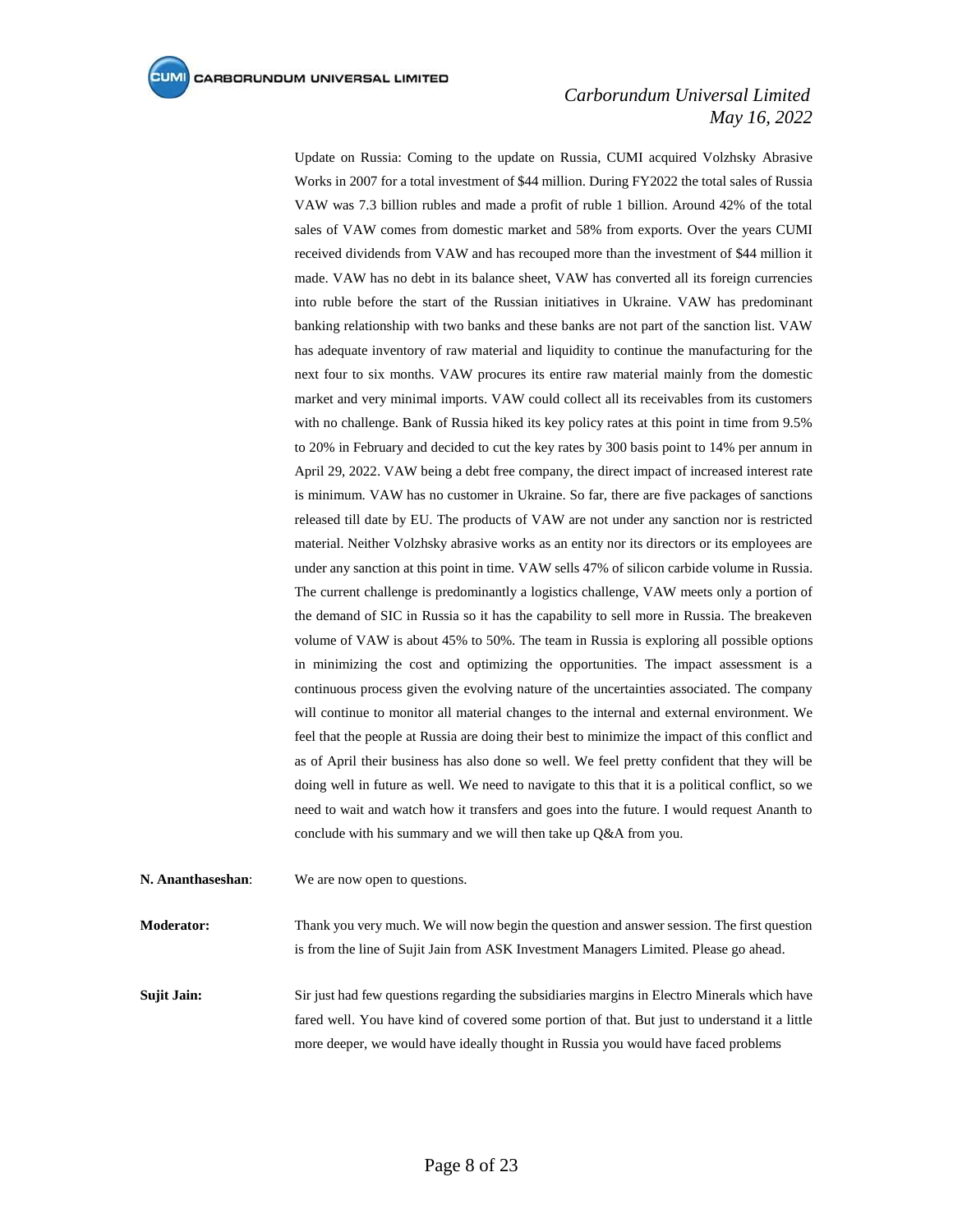

but it seems that the results are good. So if you can just throw some light as to how Russian subsidiary coped up that is VAW coped up well and could fare well.

- **Sridharan Rangarajan:** I think to start with if you see this conflict itself started late in February so it is a very initial stage and so the results are up to March that what we have presented so it has practically no impact at this point in time, but I would just say that even in April whatever we have seen, their business is normal as I said that their mix of business - 50% of the business is domestic and they are able to increase the mix within Russia so well and the demand of Russia for silicon carbide is so huge they are meeting only a portion of it. So they have still an opportunity to play with this and that is how this is happening, but it is not without any challenge like there is a lot of logistics issue that is currently been addressed one-by-one I think the team is working on in meeting those logistics challenges complying all the rules, complying all the restrictions imposed, we still find methods to fulfill our obligation under the sanction at this point in time.
- **N. Ananthaseshan**: Just to add here VAW as Sridhar mentioned earlier in his opening remarks is not under any sanction, the material silicon carbide is also not under any sanction. So that has really helped in a sense that the customers who have been buying from VAW would continue to want to buy from VAW provided the material is made available. So legally for any of our customers it is not a challenge to buy from VAW and the focus has been on getting the material out. Traditionally all material which goes into Europe are largely through land routes and which comes into Asia or through sea routes. So today we are figuring out methods and fully in compliance with the rules currently in place to ensure that people are getting the material. There has been some additional costs involved, some delays but then we are still able to get the material across.
- **Sujit Jain:** So I have multiple questions and for the want of time I will quickly go with them. You are saying is that what is getting imported in India from VAW in EMD might get impacted because of supply chain issues because globally many shipping companies have stopped trade via the Black sea.
- **N. Ananthaseshan**: The initial impact assessment was showing that but we have been able to figure out alternative routes out of Russia through China and other Asian countries which gives us some comfort that the impact will not be so bad.
- **Sujit Jain:** How much of VAW's total sales are exports to India.
- **N. Ananthaseshan**: About less than 10% of silicon carbon.
- **Sujit Jain:** And you are saying you are finding various ways it does not get impacted.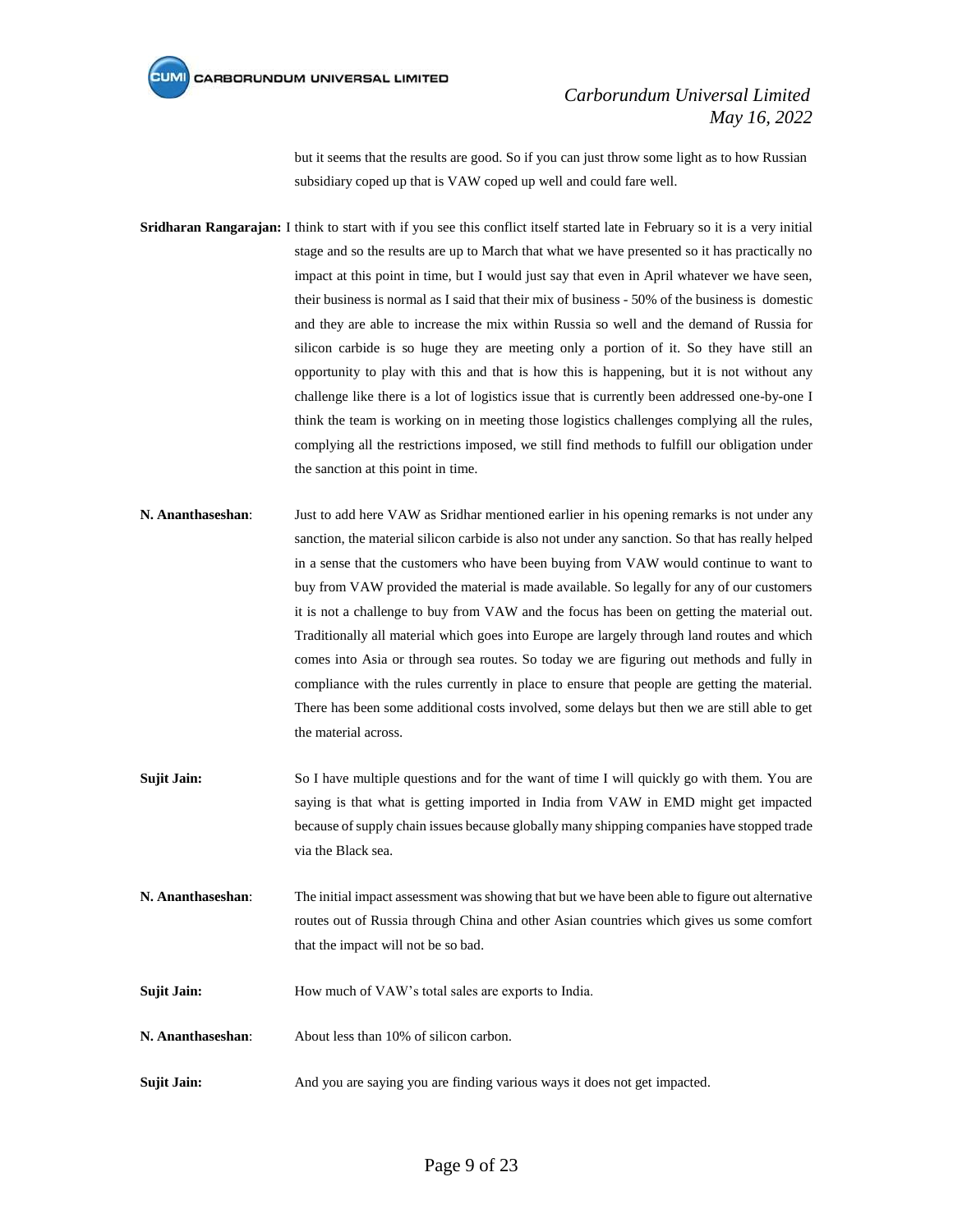

| N. Ananthaseshan:                                                          | Yes.                                                                                                                                                                                                                                                                                                                                                                                                                                    |  |
|----------------------------------------------------------------------------|-----------------------------------------------------------------------------------------------------------------------------------------------------------------------------------------------------------------------------------------------------------------------------------------------------------------------------------------------------------------------------------------------------------------------------------------|--|
| <b>Sujit Jain:</b>                                                         | When I do a console minus standalone, the staff cost has jumped to a number of close to<br>Rs.75 Crores.                                                                                                                                                                                                                                                                                                                                |  |
| N. Ananthaseshan:                                                          | Sorry.                                                                                                                                                                                                                                                                                                                                                                                                                                  |  |
| <b>Sujit Jain:</b>                                                         | Standalone minus console which would be the subsidiaries data the staff cost there have<br>jumped to Rs.75 Crores for the quarter compared to Rs.66 Crores Q-o-Q.                                                                                                                                                                                                                                                                       |  |
|                                                                            | Sridharan Rangarajan: I think one is that we paid close to \$1.8 million for settlement of AWUKO employees that is<br>one which is about close to about Rs.20 Crores.                                                                                                                                                                                                                                                                   |  |
| <b>Sujit Jain:</b>                                                         | I am sorry actually my number was wrong from Rs.45 Crores to Rs.75 Crores you are saying<br>most of that is because of the settlement and just one question Sir is it right to look at your<br>console minus standalone data as an indicator for subsidiaries are there any sales from<br>standalone to various entities which are global subsidiaries.                                                                                 |  |
| Sridharan Rangarajan: That gets eliminated so you can look at it that way. |                                                                                                                                                                                                                                                                                                                                                                                                                                         |  |
| <b>Sujit Jain:</b>                                                         | So you are saying console minus standalone is the right way to look at the subsidiaries data.                                                                                                                                                                                                                                                                                                                                           |  |
|                                                                            | Sridharan Rangarajan: Yes the only difference is that whatever the standalone sells it to the subsidiaries that profit<br>elimination would happen. So it would represent the fair picture.                                                                                                                                                                                                                                             |  |
| <b>Sujit Jain:</b>                                                         | And if you can later share the data at least of topline PBT, PAT for the two entities you<br>acquired in Germany.                                                                                                                                                                                                                                                                                                                       |  |
|                                                                            | Sridharan Rangarajan: I did tell, I think as far as the Rhodius is concerned the last year they made €61 million sales<br>and high teens return on capital employed and as far as the AWUKO concerned, we bought<br>assets so the sales of the pre-prior company is not relevant at this point in time, we need to<br>make it work and we feel that it will take a breakeven situation by FY2024.                                       |  |
| <b>Sujit Jain:</b>                                                         | Right but some sense in terms of size for us to model it both these companies including the<br>PAT of Rhodius.                                                                                                                                                                                                                                                                                                                          |  |
|                                                                            | <b>Sridharan Rangarajan</b> : I would say that the Rhodius we feel that it could take to a $\epsilon$ 100 million topline and a return on<br>capital employed again with a high teens will be there from the investment that we have made<br>in this and similarly we feel will be $E22$ to $E25$ million topline for AWUKO and again we<br>will have high teen or even slightly higher than the return on capital employed from there. |  |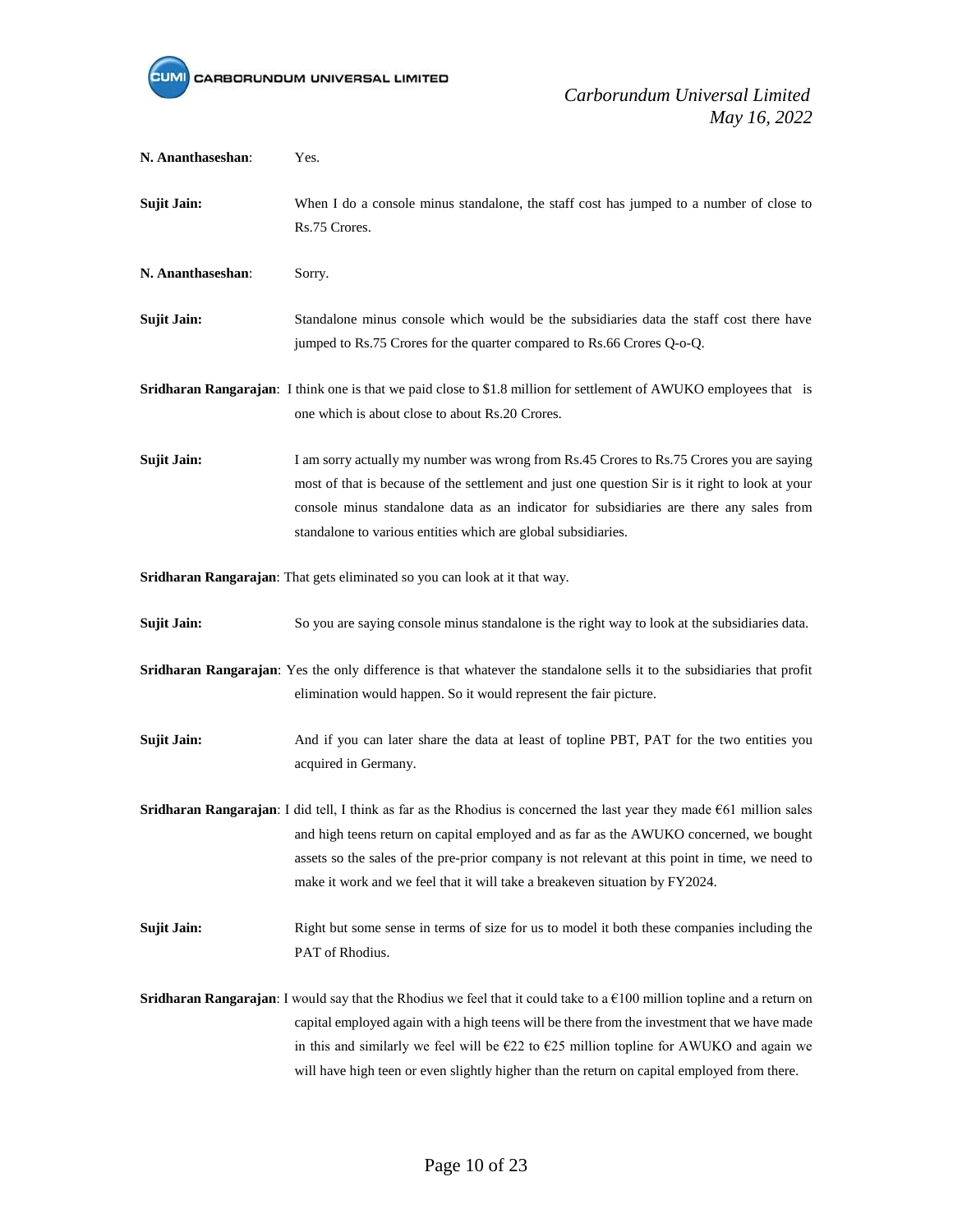

**Sujit Jain:** Sure thank you and all the best.

**Moderator**: Thank you. The next question is from the line of Charanjit Singh from DSP Mutual Fund. Please go ahead.

- **Charanjit Singh:** Hello Sir thanks for the opportunity. Just wanted to clarify on this standalone EBIT margins in the electro mineral segment. Historically also they had been volatile and this quarter we have seen single digit margin. Just if you can give further clarification and how do you see the outlook going forward for the electro minerals margins in the standalone business that is my first question.
- **Sridharan Rangarajan**: I think your question is very pertinent and I think you have observed it very well. Electro mineral division had to take a one-time provision for settlement of a legal dispute with the Kerala State Electricity Board in which the company lost a legal dispute at Supreme Court level and that is about Rs.30 to Rs.32 Crores we took a provision. So hence this is having an impact so if you normalize that I think it would be a very good EBIT margin I think at the full year level it will turn into 17.5% EBIT margin that is how I would read it at a consolidated level I am talking consol level, reported is 14.8% that will turn into 17.5%.
- **Charanjit Singh**: Thanks for the clarification. On the abrasive side we had actually a good run in the last couple of quarters because one the base was also low and now we have seen 10% kind of a growth in the standalone abrasive business on a Y-o-Y basis. From here on how do you see the abrasive segment performing in terms of the growth going forward both volume as well as value terms if you can highlight and any particular segments where you are seeing more promise versus some segments any weakening especially auto or any other manufacturing sectors.
- **N. Ananthaseshan:** The abrasives has been maintaining its momentum in terms of both topline and improving its margin the focus has been very strong there. Of course the last quarter and a little more than the last quarter has been pressures on margins due to the commodity price increases. What we are seeing is that the demand pickup especially in Q4 from the auto industry for the precision abrasives has been reasonably strong and maintaining while the distribution led business which is a mass market business was showing some weakness towards the end of Q4. This could be due to multiple things in terms of the construction or building materials, costs going up and also resulting in possibly a little softer demand this possibly could be a short-term effect, but hopefully the focus on infrastructure, focus on all the manufacturing coming back should result in a better growth for both the auto industry or the component industry basically and also for the mass market products. Of course the pressures on costs are going to be there.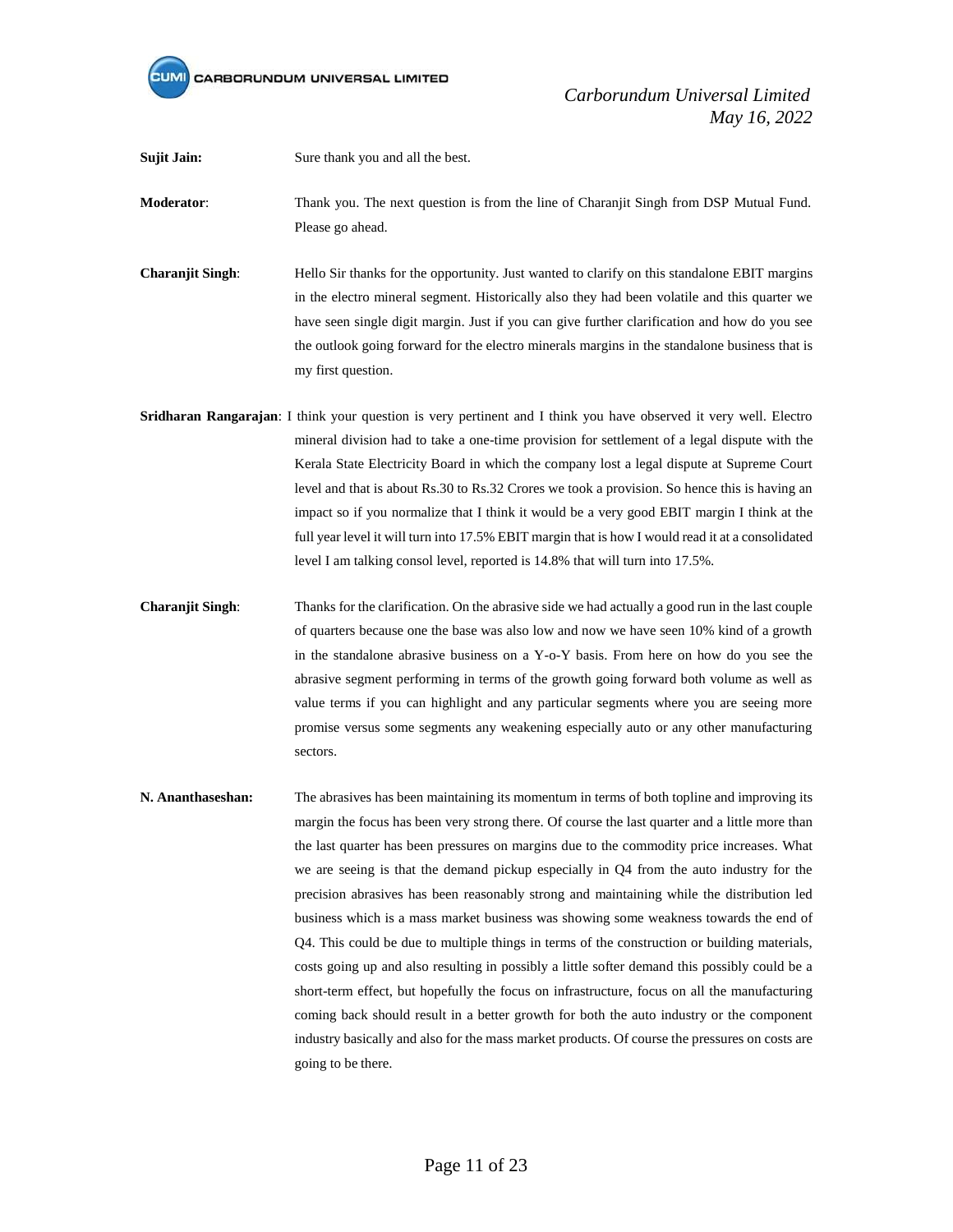## *Carborundum Universal Limited May 16, 2022*

- **Charanjit Singh**: If I can just squeeze in one more question in terms of we have seen our requisitions free in terms of acquiring three companies. So one in terms of our thought process when we are looking at these acquisitions and plus integrating it also requires a lot of management bandwidth as we are spread over geographies we have also Russia to deal with and then managing these new acquisitions. So how we have been thinking about acquiring these companies what are the main benefits which we are looking at when we are even contemplating in terms of acquiring new companies, that is my last question. Thank you.
- **Sridharan Rangarajan**: Thank you Charanjit. I think I elaborated there are six reasons why we looked at Rhodius as a business which are basically we have a very large thin wheel opportunity within India which we need to explore as well as the growing thin wheel opportunity elsewhere and if you look at Rhodius, they are very strong company innovative products manufactured company where we feel that we will be able to leverage that and then take this into the next part of growth for CUMI. The other reason is basically capability of CUMI to supply critical raw materials needed for Rhodius and AWUKO so that is the second reason why we looked at that and also the third is that how can we leverage the network of Rhodius and put our products which is basically precision abrasive products into their network access to the Russian market are some of the reasons that we considered why we made these acquisitions, but broadly our template for acquisition is one if we would like to continue the path in the known areas of our business which is abrasive, ceramics and electro minerals and wherever it gives us an opportunity to grow our business globally access to technology and capability of delivering synergy with whatever the current business has got that is the reason why we are looking at going and acquiring companies at this point in time. So that is the broad template that we are looking at.
- **Charanjit Singh**: Got it Sir. Thanks for taking my questions that is all from my side. Thank you.

**Moderator:** Thank you. The next question is from the line of Rajesh Kothari from AlfAccurate Advisors. Please go ahead.

- **Rajesh Kothari**: Thanks for the opportunity. Sir my first question is with reference to the Russia business. I just wanted to understand a little bit more about the Russian industry because you said the demand there is huge and therefore as such the production and logistics the more of thekind of a thing which is probably can become a challenge at times. So can you just explain so till now who was catering to the demand was it they were importing from somewhere else and therefore that imports probably has stopped and therefore our Russian local company therefore is a ready market something like that.
- **N. Ananthaseshan:** See the major product of VAW is silicon carbide and silicon carbide is used in abrasives in steel metallurgy and refractory manufacturing. So traditionally what has happened is while over the last few years while VAW has been building markets for its products it was not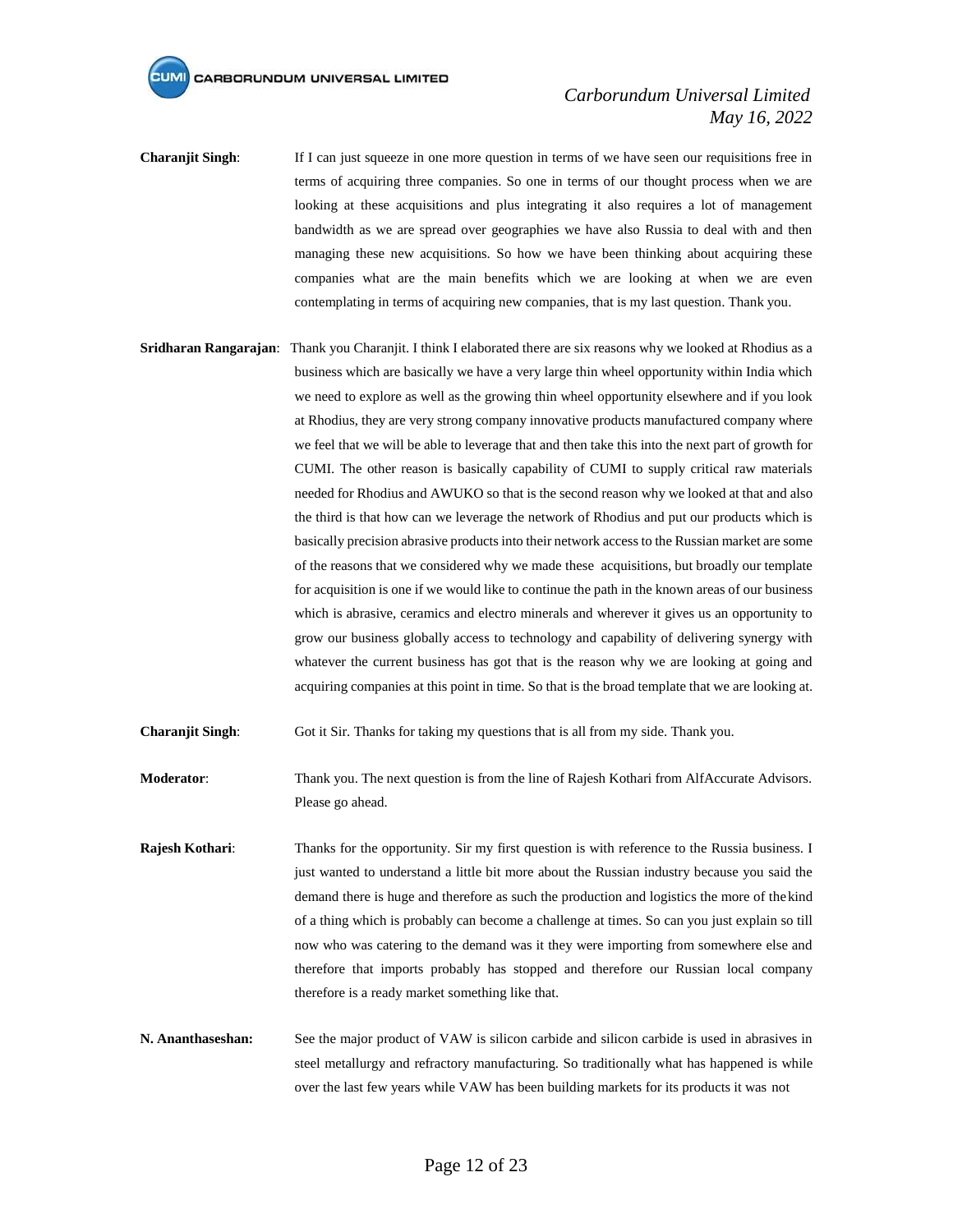only in Russia but also outside the country when I say country it is largely to Europe and Asia where they were looking at the higher realization of products and applications. So there has also been a continuous demand in Russia which was not being serviced by VAW because of the capacity limitations that they have. So this situation current situation has given an opportunity both for VAW to service the local markets and for the local industries who have been sourcing silicon carbide from other geographies for example Ukraine is one of the other producers of silicon carbide and also from China so those volumes are now available to us and also the customers see a local producer who can supply them with volumes and of a quality which is now in demand. So it is a benefit to a benefit I would say and that has helped VAW to kind of manage or navigate this situation. Of course the other major markets are in India, India imports approximately 80% of its requirement with very small local manufacturing and that always also presents an opportunity for VAW to bring in more than what it normally does into India so that is why the challenge of the logistics if you are able to crack it then VAW will be in a much better position.

- **Rajesh Kothari**: In case if you cater more to the Russian market you mentioned that pre these war the company strategy wants to focus more on European Asia because of the higher value added high realization kind of products so does it mean that in the interim the product mix may go to a certain extent change and therefore to an extent it can adversely impact margins.
- **N. Ananthaseshan:** Quite possible, I mean, it is not that you can again just switch and it is for the same and have the same kind of a product mix available in the domestic market which is not possible. So the product mix which we would address in the Russian market would undergo a change and it can impact margins in the interim while the logistics challenges are being sorted out so which can again give us an opportunity for better realizing products outside Russia.
- **Rajesh Kothari**: Would you like to indicate kind of some financial impact of this maybe I am talking about the first quarter I am not going beyond this because very difficult to predict.

**N. Ananthaseshan:** At this point it is not too material I would say.

- **Rajesh Kothari**: Currently the margin impact is not material understood and also the impact on overall volume is also not that material.
- **N. Ananthaseshan:** No.
- **Rajesh Kothari**: And by material I mean kind of a 10% deviation that should one should assume.
- **N. Ananthaseshan:** About yes.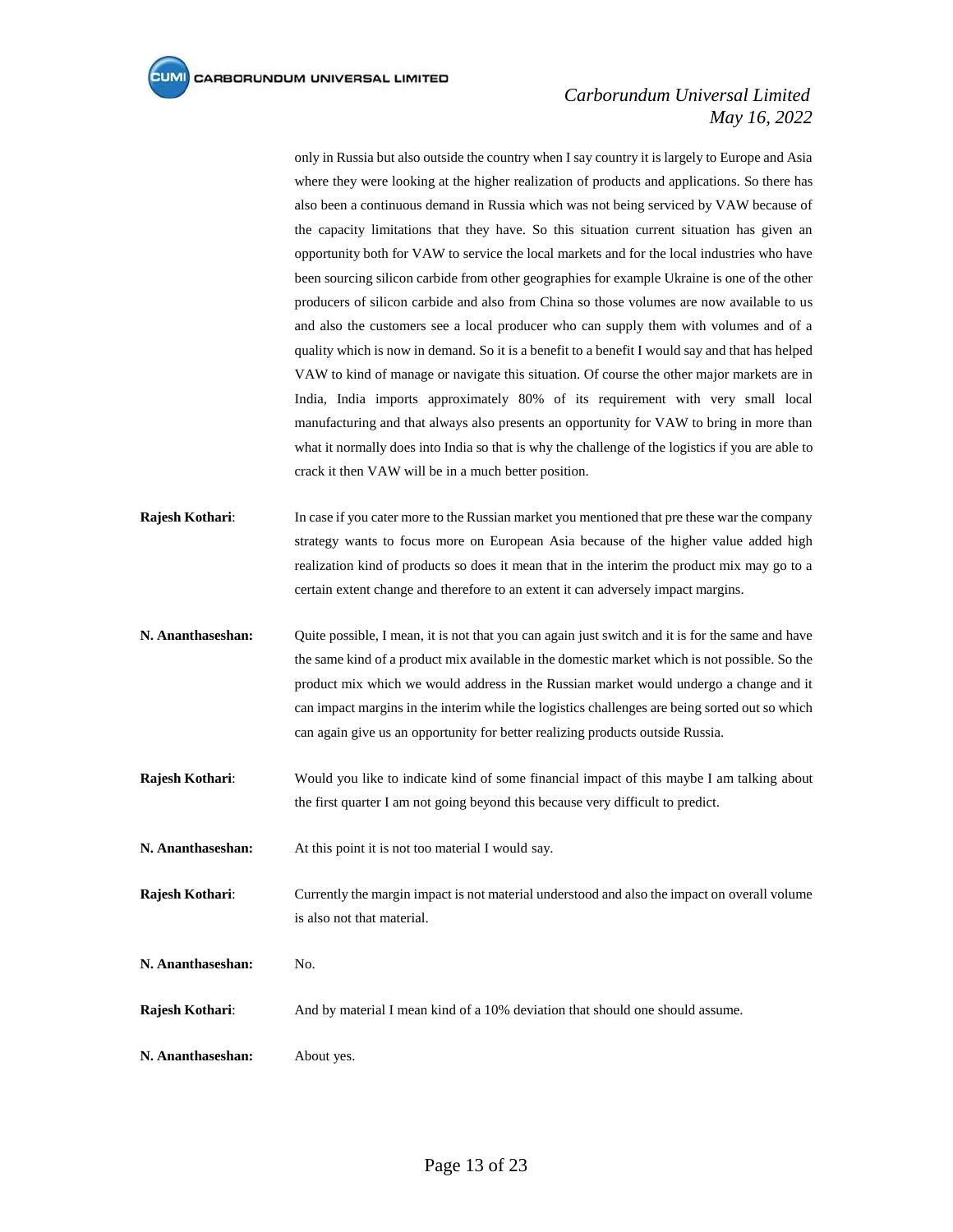## *Carborundum Universal Limited May 16, 2022*

- **Rajesh Kothari**: My second question is with reference to the non-Russia side of the business. Earlier I remember every year probably you used to give your guidance how do you see next two, three years considering the geopolitical situations right now you find something ex Russia would it be possible for you to give the segment wise some color on how do you see the market from here on.
- **N. Ananthaseshan:** Russia we are very clear I mean it is too early for us to comment on Russia and how things are going to work out there but if I am looking at the Indian business on the abrasives side still large part of business on abrasives and we believe that while this year can be a very difficult year for the economy in general, we have to navigate through all this inflation what we are seeing but going forward India I would believe is very well poised to leverage all the manufacturing opportunities that are being talked about and are being realized. So which means a good demand for abrasives and one of the reasons why Sridhar is also mentioning that we focusing on the distribution-led products so while we have always been very strong in the precision abrasives and we will continue to further build on those capabilities it is the distribution-led products which would see much faster growth. So the last few years has been the time when we had invested in growing the coated abrasives business and the other part of the distribution-led business is the thin wheels and with the acquisition of Rhodius it would help us make our position stronger. So I am very positive about abrasives, the challenges in terms of the cost push we will have to overcome it and industry has to overcome but that is something which is normal and preparing ourselves for growing in this business with better products, higher productivity, etc., is going to be our focus. On the mineral side, the work that we have done is in two parts one what we are doing in Russia which is again while the conflict is on we still have not lost sight of what we want to do there, we will continue to leverage those opportunities to invest and grow volumes and silicon carbide being a material which is not so easily available today is going to be very, very valuable. In the case of EMD which is a standalone EMD on India our focus is on building a fuse alumina complex and significant volumes which has happened over the last two years now. Our investment both in terms of fusion facilities and in conversion facilities are going as per plan and we hope to hit our volume somewhat close to 100000 tons over the next three years. So raw material security and raw material availability is going to be key to the world and that is how EMD is preparing itself. Ceramics is a completely customer driven, customer co-created business and whether it is in the alternate energy space or in the electric vehicles space we have been progressing quite well.

**Moderator**: Thank you. The next question is from the line of Bhavin Vithlani from SBI Mutual Fund. Please go ahead.

**Bhavin Vithlani:** Thank you for the opportunity and good performance amidst the challenges. The question one is there was a loss of 150 million on the subsidiaries EBIT for the abrasive segment if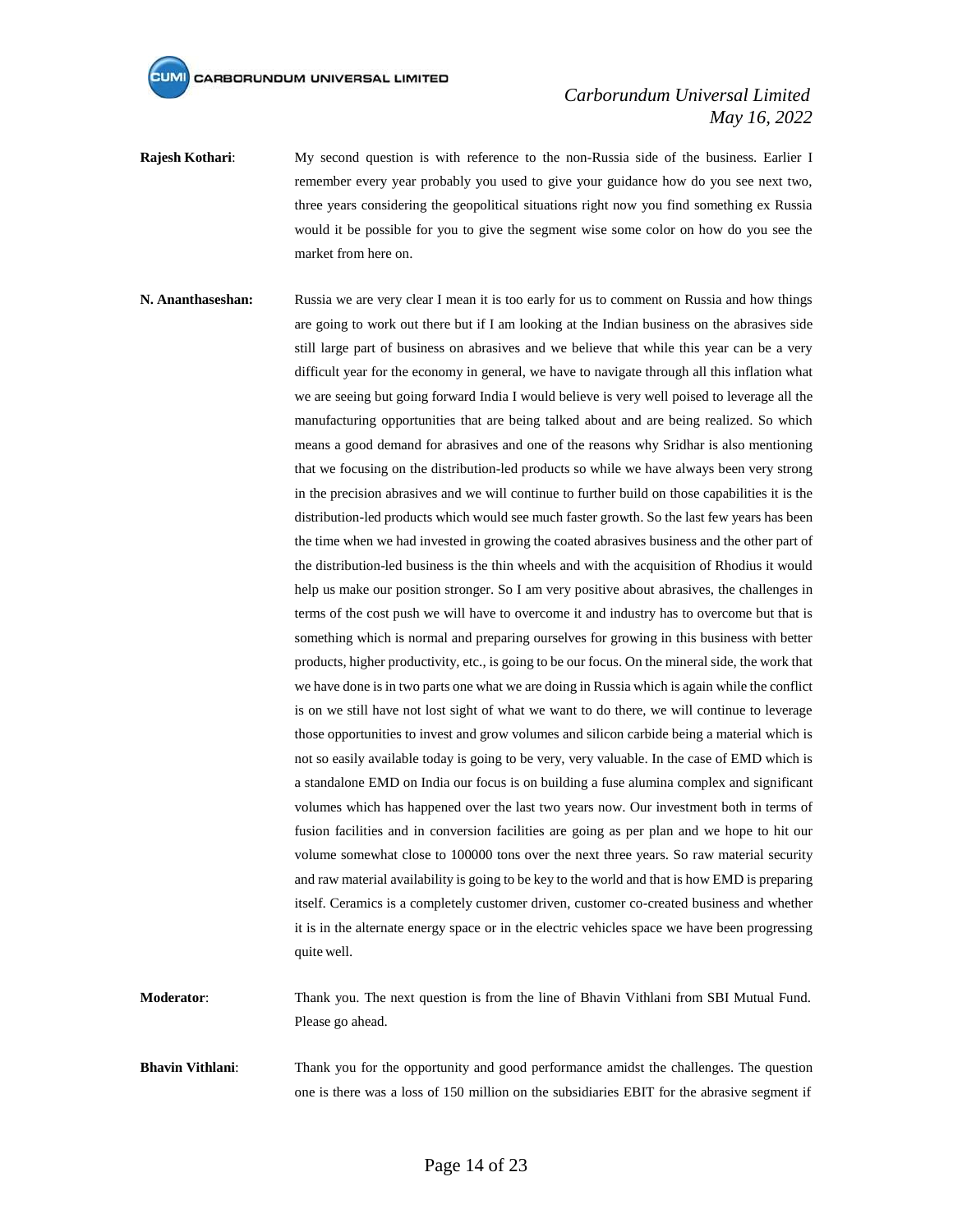

you could just help us understand what were these in the opening remarks you mentioned about a one-offs.

**Sridharan Rangarajan**: This is what we said I think when we acquired AWUKO abrasives we have to make a settlement of the existing employees so about close to 180 employees were there and we said that we will not be able to run the company with that size, we can only run with about close to 95 people. So that restructuring costed us about €1.8 million euro and that has to be booked as an expense and it is a one time and that is how this is shown roughly about 20 Crores.

**Bhavin Vithlani:** I understand, so the negative 15.4 Crores about 20 Crores is one-off but still the margins were considerably below the averages. So were there any other implications of either the cost or is it something which is to worry about.

**Sridharan Rangarajan**: See I feel that the full year margin is about 12.2% consolidated level, we feel that if you put this one-offs back it should get to 14% slightly higher than the last year number of 13.5%.

**Bhavin Vithlani:** Second is on the acquisition you mentioned about Rhodius return on capital could you help us with what was the EBITDA margins on a revenue of €61 million and what is the expectation for the current year.

**Sridharan Rangarajan**: I will comment more from an EBIT point of view rather than the EBITDA point of view is that they are in the range of 7.5% to 8% EBIT margin and ROC is on the high teens currently and we feel that for us to get back to an EBIT margin which is comparable at this point in time what we are looking at we would be getting back to the level of say 12% to 14% in 2026 and the ROC will also be at the same level as what prior to acquisition because their capital employed versus our cost of acquisition to be compensated by the growth path and the margins that we will deliver and that would take that much time. So we will get to that level by 2026.

**Bhavin Vithlani:** The other question is on the opportunities that you were evaluating if you could just help us understand where are we in this so three opportunities one is the high purity silicon carbide, second is the ceramics and the opportunity for the battery division if you could just give us an update where are we and on the hydrogen opportunity we were looking at a newer product where our content were expected to be significantly higher so if you could just give us an update where are we in these three opportunities.

**N. Ananthaseshan:** So the high purity silicon carbide work is happening in two phases, one is in the raw material side of it which means that the input material for making the crystal itself that is happening in both India and in Russia where we have made good progress, we also made progress in converting the material into single crystals of silicon carbide and that is in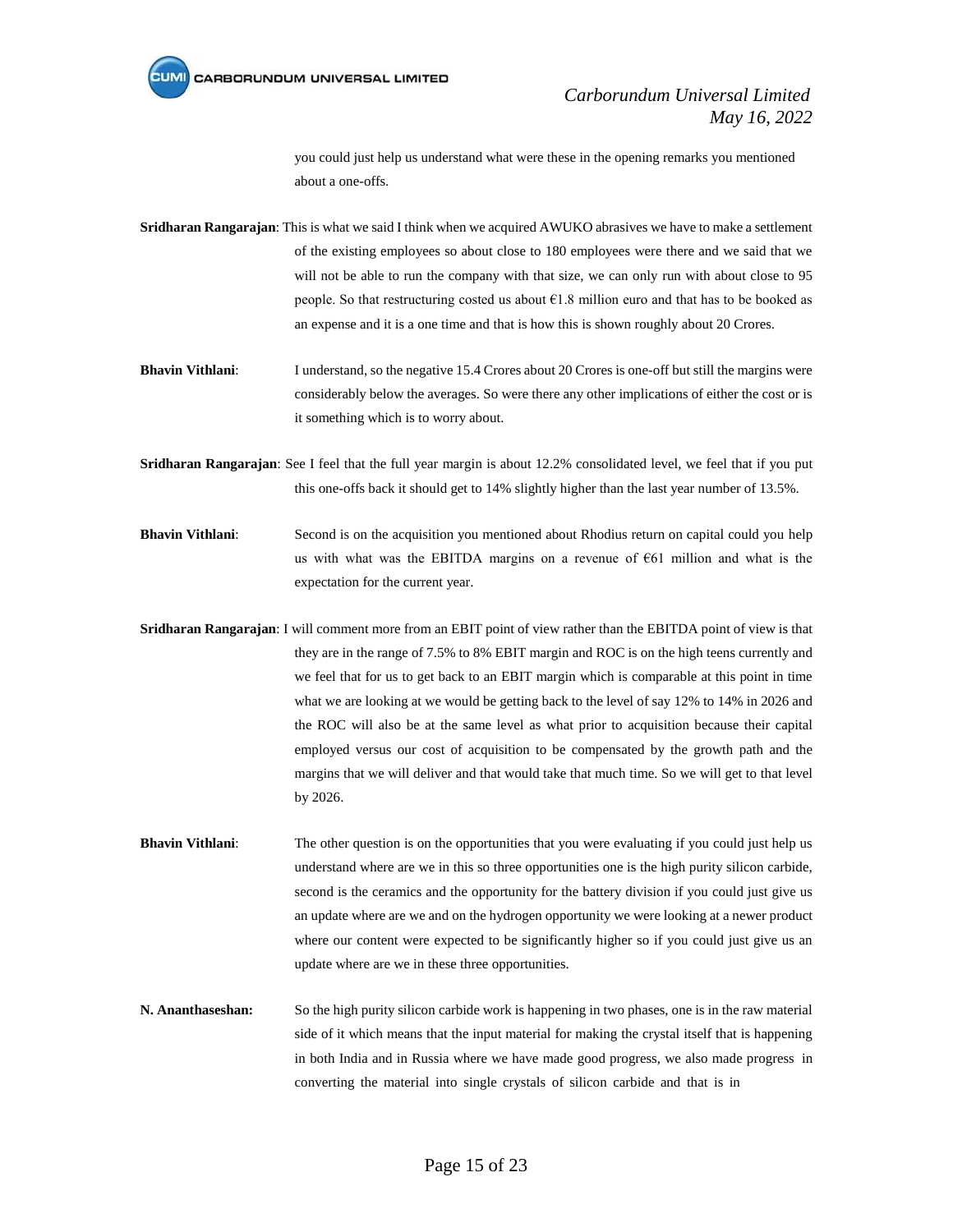Russia. So currently these are under evaluation and we hope to see a better progress in terms of a commercial sized volumes coming out towards the later part of this year. In the high purity quads I mean graphite part of it which is what is going into a battery material just to clarify that we are not into battery manufacturing but more into battery materials manufacturing and that evaluation and working with battery manufacturers is under progress there and so is the case of the graphene where we have been working on not only battery applications but also in combination with the graphites we are adding value to the battery manufacturing itself in terms of improving energy densities.

- **Bhavin Vithlani**: Just last question in the month of March what was the capacity utilization at the Russian operations and what are we seeing as the capacity utilization currently that is my last question.
- **Sridharan Rangarajan**: Both in March as well as in April I would say no drop in capacity utilization what they were doing and we are operating at an optimal level.
- **Bhavin Vithlani**: Thank you so much for taking my questions.
- **Moderator**: Thank you. The next question is from the line of Deepesh Agarwal from UTI Asset Management. Please go ahead.
- **Deepesh Agarwal**: Good afternoon team. Sir my first question is one standalone side if you see there seems to be a moderation on sequential basis in topline whether it is in abrasive, ceramics, electro minerals despite the possible price hikes and seasonally a strong Q4. Is that demand momentum is slowing down or the competition especially the imported competition is coming back.
- **N. Ananthaseshan:** In abrasives I would not read too much into this topline because we have also been pretty careful about choosing those product segments which are more profitable. So to that extent we could have sacrificed some sales as I mentioned earlier there has been a little bit of a softening in the mass market segments consequent to there has been you would remember that in Q3 and also in Q4 we had to take price increases and this is not very normal that we take price increases in almost every second month. So that has also had some pushback from the market in terms of off take. So possibly that could be one reason. In ceramics we have grown in Q4 compared to Q3 sequentially and in electro minerals as well marginal that is a normal volume that we are seeing.
- **Deepesh Agarwal**: Thank you. The next question is from the line of Harshit Patel from Equirus Securities. Please go ahead.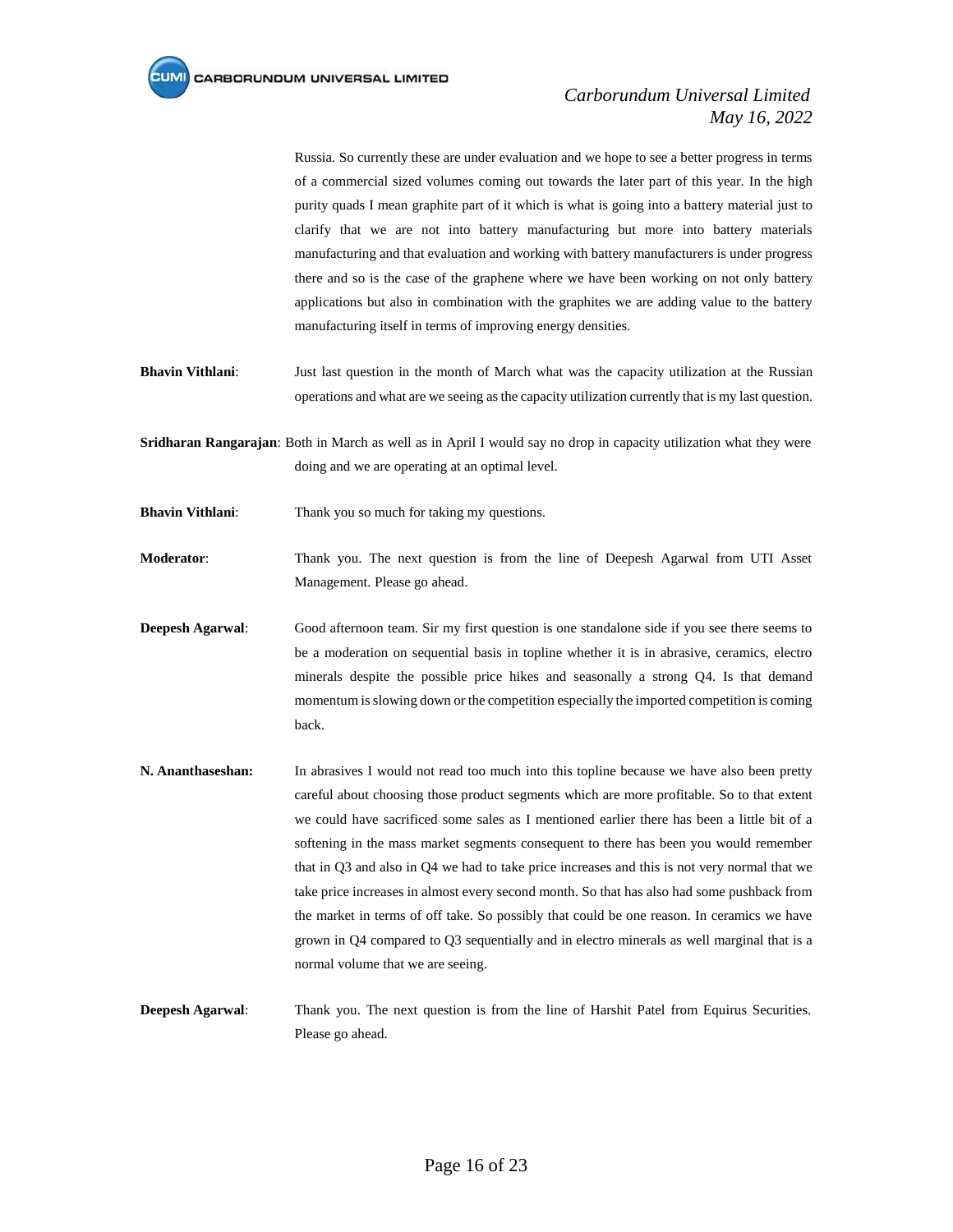

- **Harshit Patel**: Hi! Sir, thank you very much for the opportunity. My first question would be on the ceramic segment, could you just give the ceramic segment revenue between the electronics and industrial ceramic for FY2022 as a whole and also how would have been the margin variation between these two sub segments for the entire year.
- **N. Ananthaseshan:** The audio is not so clear, but I presume your question was relating to the margins of the ceramic segment and whether it would hold.
- **Harshit Patel**: My question was if you could bifurcate the overall ceramic segment revenues for FY2022 between refractories and industrial ceramics also what would have been the margin variation between these two sub-segments that was my first question.
- **Sridharan Rangarajan**: I think normally we club this as a ceramics division I would encourage you to look at it that way and making a view on a ceramic basis as we report as a segment is a better way of looking at and whatever historical margins will help you to even forecast the future as well.
- **Harshit Patel**: But directionally speaking would it be true that the industrial ceramics would have grown at a faster pace than the traditional refractories products would that be true.
- **Sridharan Rangarajan**: I would say the last year I think we are seeing a good growth opportunities available even in refractories. So it is mix at this point.
- **Harshit Patel**: Sir secondly you had earlier mentioned that you would start seeing revenues from the silicon carbide based ceramics from FY2023 onwards we had already received approvals from the foreign customers so are we on track in commercializing these products.
- **N. Ananthaseshan:** We have started getting approvals and we have progressed pretty well on that both in the chemical what I would call a chemical process industries and also from the wear industries. So quite a bit of a progress I would say but still the volumes when I say the infrastructure to build those volumes have to be continuously built. So the last year has been one of proving the products, proving the applications.
- **Harshit Patel**: And just a last question if I can squeeze in you had shifted your kiln from liquid fuel to natural gas now I understand that even natural gas prices have shot up now so on a sustainable basis do you think will there be a margin improvement because of thisshift.
- **N. Ananthaseshan:** There are two parts to this one traditionally we have always seen that the liquid fuel is always little more expensive than the natural gas, but more important to us is that the natural gas is a much clean burning fuel and which leads to lesser emissions and also lesser leakages etc. So to manage an operation with a gas fuel is much, much easier and much better environmentally. So that is a focus we have today.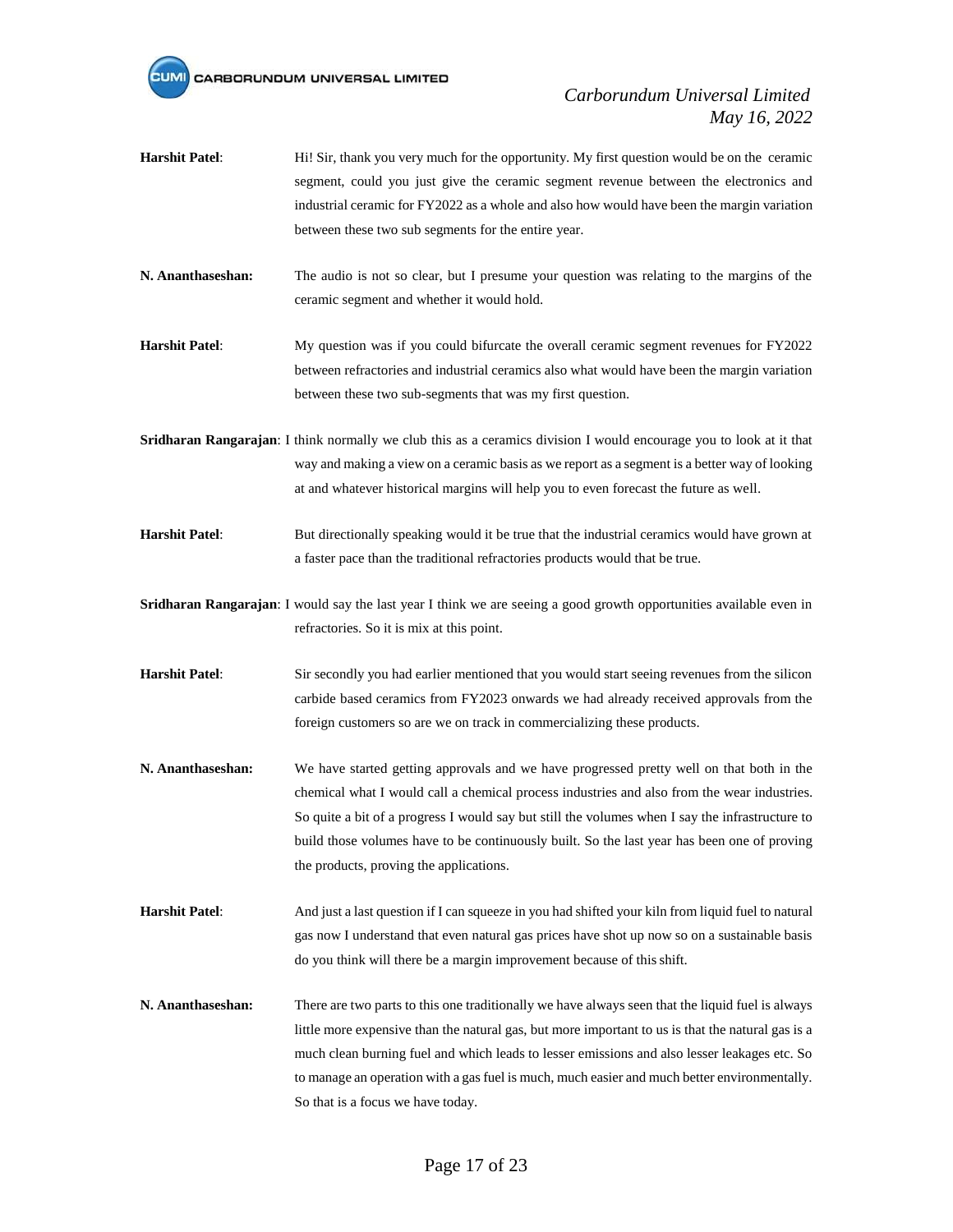

| <b>Harshit Patel:</b>   | Thank you very much Sir for answering all my questions.                                                                                                                                                                                                       |
|-------------------------|---------------------------------------------------------------------------------------------------------------------------------------------------------------------------------------------------------------------------------------------------------------|
| Moderator:              | Thank you. The next question is from the line of the Deepesh Agarwal from UTI Asset<br>Management. Please go ahead.                                                                                                                                           |
| <b>Deepesh Agarwal:</b> | Thank you Sir again. My question is, is there any currency translation loss on the Russian<br>operation.                                                                                                                                                      |
| P. Padmanabhan:         | The Russian operations loss is around 4 Crores compared to last year the rates are almost<br>same from 1.01 to 97 paisa the loss has not been felt much.                                                                                                      |
| Deepesh Agarwal:        | Secondly what is the extent of the sales or the mix in the sales to new region after that conflict.                                                                                                                                                           |
| P. Padmanabhan:         | There is no impact on the sales, the sales topline is still continuing at the same level we see<br>no reduction in the topline.                                                                                                                               |
| Deepesh Agarwal:        | The proportion of the sales to be remain same as the conflict period.                                                                                                                                                                                         |
| P. Padmanabhan:         | Yes, there is no difference at all it is same.                                                                                                                                                                                                                |
| Deepesh Agarwal:        | Thank you, that is it from my side.                                                                                                                                                                                                                           |
| Moderator:              | Thank you. The next question is from the line of Amar Mourya from AlfAccurate Advisors.<br>Please go ahead.                                                                                                                                                   |
| Amar Mourya:            | Thanks a lot for the opportunity. Majority of my questions have been answered. Just on this<br>as you indicated that the net imports are in dollar and exports are in euros. So any cross<br>currency headwinds we will be facing because of this.            |
| P. Padmanabhan:         | We are a net importer in dollar terms and we are a net exporter in euro terms we have natural<br>hedge almost the exports and imports are almost same and only the net we are taking hedges<br>and doing it properly therefore we are not getting any losses. |
| Amar Mourya:            | Because euro is depreciating against dollar that is the reason I am asking.                                                                                                                                                                                   |
| P. Padmanabhan:         | That is why I am telling that the imports is separately in dollars and the exports are managed<br>in euros we do not have a mix of it.                                                                                                                        |
| <b>Amar Mourya:</b>     | Let us say exports are in euros and but euro is again depreciating against INR also so because<br>of that also you will not face any cross currency.                                                                                                          |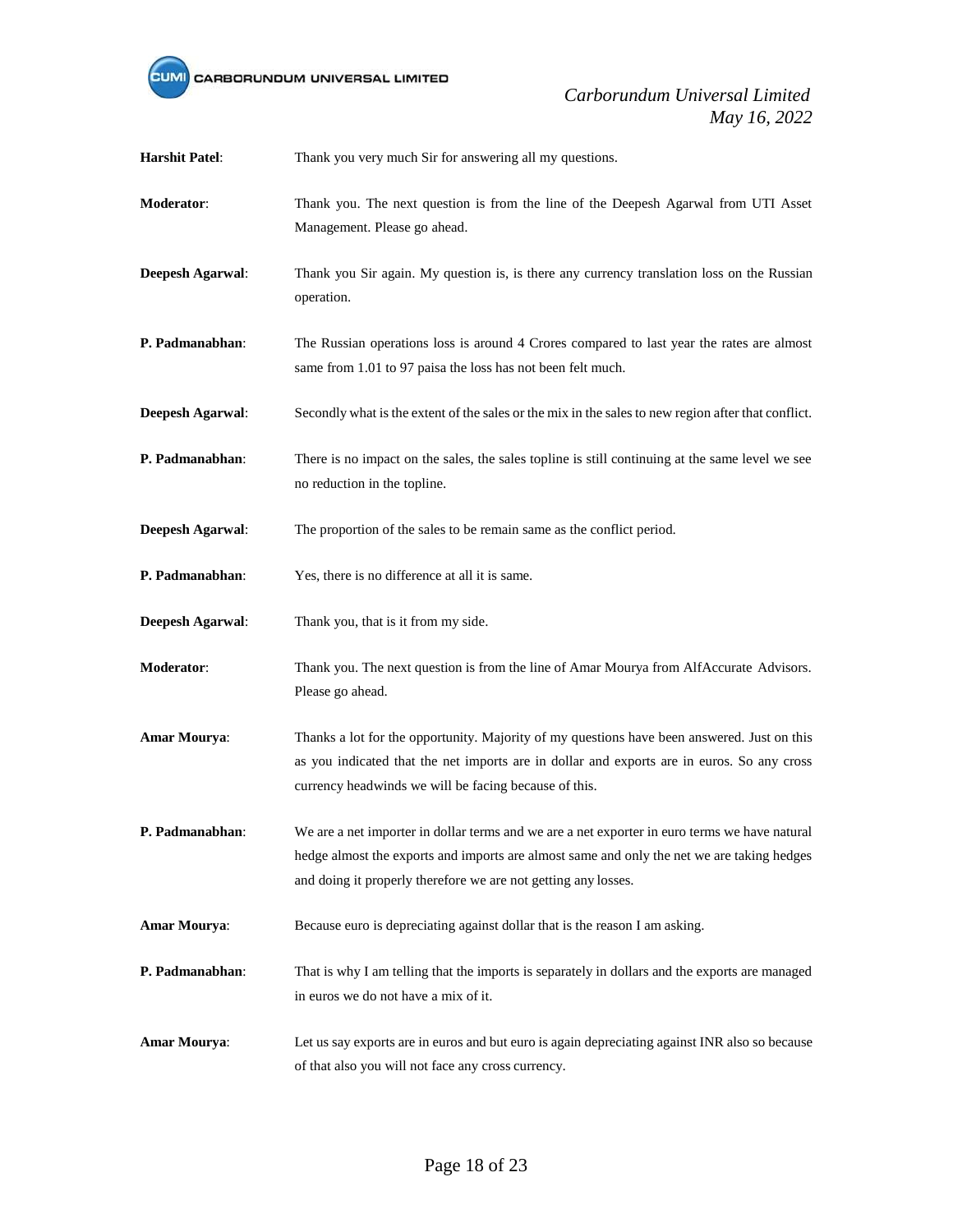

| P. Padmanabhan:                | The volatility is not much.                                                                                                                                                                                                                                                                                                                                                                                                                                                                                                                                                                                                                                                                                                                                                                                                                                                                                                       |
|--------------------------------|-----------------------------------------------------------------------------------------------------------------------------------------------------------------------------------------------------------------------------------------------------------------------------------------------------------------------------------------------------------------------------------------------------------------------------------------------------------------------------------------------------------------------------------------------------------------------------------------------------------------------------------------------------------------------------------------------------------------------------------------------------------------------------------------------------------------------------------------------------------------------------------------------------------------------------------|
| Amar Mourya:                   | Thank you.                                                                                                                                                                                                                                                                                                                                                                                                                                                                                                                                                                                                                                                                                                                                                                                                                                                                                                                        |
| Moderator:                     | Thank you. The next question is from the line of Khadija Mantri from Sharekhan. Please go<br>ahead.                                                                                                                                                                                                                                                                                                                                                                                                                                                                                                                                                                                                                                                                                                                                                                                                                               |
| Khadija Mantri:                | Good afternoon Sir. Most of my questions have been answered. I just have two, three<br>questions. I wanted to check for FY2023 what would be the debt level and the Capex also<br>and also would we be looking at any more acquisitions and if yes then in which geographies<br>we should be targeting for FY2023.                                                                                                                                                                                                                                                                                                                                                                                                                                                                                                                                                                                                                |
|                                | Sridharan Rangarajan: As far as the debt level what we have reported is about roughly 200 Crores which is normal<br>working capital debt that what we have, these are quite normal it will go in and around that I<br>think it could even go to zero depending on the type of working capital that we will manage.<br>There is no long-term debt, there is no debt relating to the acquisition. So we expect that trend<br>to continue. As far as the acquisition opportunities we just shared the broad template of<br>opportunities that we are looking at. So we will be sharing with you as and when we are able<br>to close a deal, it will be too difficult to give any guidance on that at this point in time but as<br>we said that clearly is within the business in which we are currently working on is where we<br>are looking at opportunities as well as the Capex for the next year Padmanaban do you have<br>any. |
| P. Padmanabhan:                | Yes it will be in the same range. Usually the policy is to take the Capex at the depreciation<br>level it will be around 100 Crores. Overall at a consolidated levels it will be at around 180 to<br>200 Crores.                                                                                                                                                                                                                                                                                                                                                                                                                                                                                                                                                                                                                                                                                                                  |
| Khadija Mantri:                | One more question I had we said that consolidated minus standalone would be the subsidiary<br>number so if I look at Q4 FY2022 the reported PAT there is a loss of about 5 Crores at the<br>PAT level if I just do the calculation so is it safe to assume that it is occurring because of the<br>20 Crores settlement that we have done.                                                                                                                                                                                                                                                                                                                                                                                                                                                                                                                                                                                         |
| Sridharan Rangarajan: Correct. |                                                                                                                                                                                                                                                                                                                                                                                                                                                                                                                                                                                                                                                                                                                                                                                                                                                                                                                                   |
| Khadija Mantri:                | So none of the subsidiaries are incurring losses.                                                                                                                                                                                                                                                                                                                                                                                                                                                                                                                                                                                                                                                                                                                                                                                                                                                                                 |
|                                | Sridharan Rangarajan: No I think your view is correct we need to take that 20 Crores off to understand the normal<br>profitability.                                                                                                                                                                                                                                                                                                                                                                                                                                                                                                                                                                                                                                                                                                                                                                                               |
| Khadija Mantri:                | Okay sir thank you so much.                                                                                                                                                                                                                                                                                                                                                                                                                                                                                                                                                                                                                                                                                                                                                                                                                                                                                                       |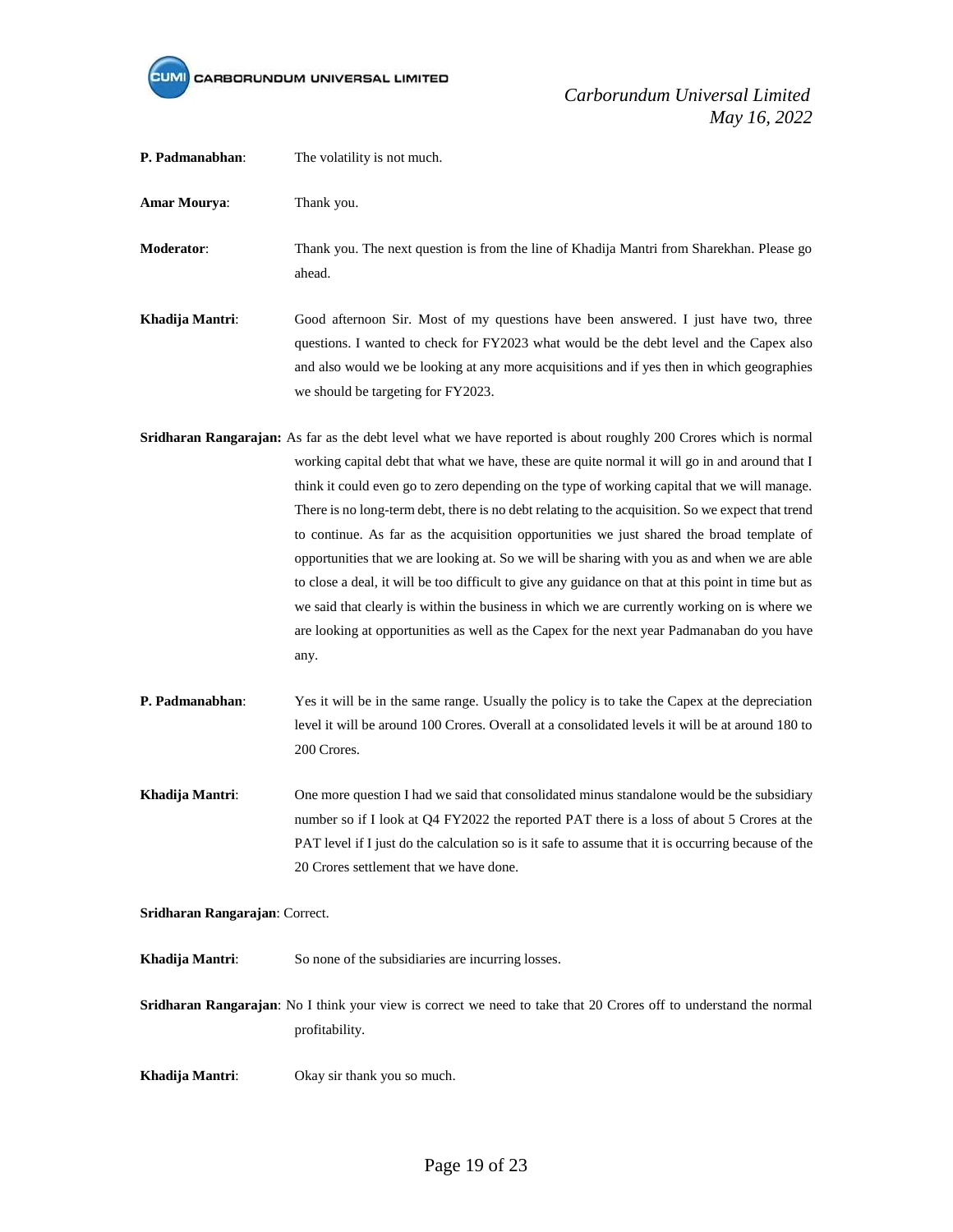*Carborundum Universal Limited May 16, 2022*

**Moderator:** Thank you. The next question is from the line of Aditya Mongia from Kotak Securities. Please go ahead.

**Aditya Mongia**: Thank you team for the opportunity. My first question relates to the 660 Crores that has been spent on acquisition. Is it fair to assume that this investment would be yielding a single digit returns in year one and as you suggested probably a mid double-digit kind of return in year five.

- **Sridharan Rangarajan:** I would look at it this way is that so we have between these two investments Rhodius and AWUKO roughly about give or take about 550 to 600 Crores. Next year will get added to the current capital employed of roughly about 570 Cores of capital employed of abrasives. So we expect that this return that what we will have because we have to address the issue of AWUKO we expect that breakeven will be 2024 and Rhodius is a running profitable business but then we need to start working on growth path as they have laid out. So we feel that probably you will see a drop in return on capital employed in the next year but we feel that in 2026 as I said that we will get back to a better return on capital employed once we address these issues, but what we have not considered in this is how are we going to address the synergies that we are looking at we laid out six areas of synergies and we have not considered anything coming out of that. So if you have to work on those synergies we feel that this could be much earlier than this 2026. This 2026 view that I am presenting to you is as the individual companies how it is progressing and without considering the synergies. So if you have to consider this synergies this could be much earlier and I do not want to hazard a guess at this point in time in terms of how early, but we are keenly working on this because these are very well defined areas and we can really work on the quantification of it which our team is working on.
- **Aditya Mongia**: The next question that I had was more on this comment made by you that raw material security is becoming more and more important in the marketplace should we see through this benefit coming to you as margins over time or as market share gains and some quantification if you could give on that part.

**Sridharan Rangarajan:** You are talking about this Gati Shakti Program that we talk about.

- **Aditya Mongia**: No, what I am trying to say is you made a comment that raw material security in the marketplace is becoming important the fact that you do abrasive ceramics EMD everything put together is helping you win acquisitions today but I just want to kind of see from an incremental perspective does it add to your margins because you are better off or does it actually have market share and some quantification.
- **Sridharan Rangarajan:** Yes, I think definitely it would help to address the margin part that is clear because not only to us I think including the two acquisitions that we have done we are seeing this in practice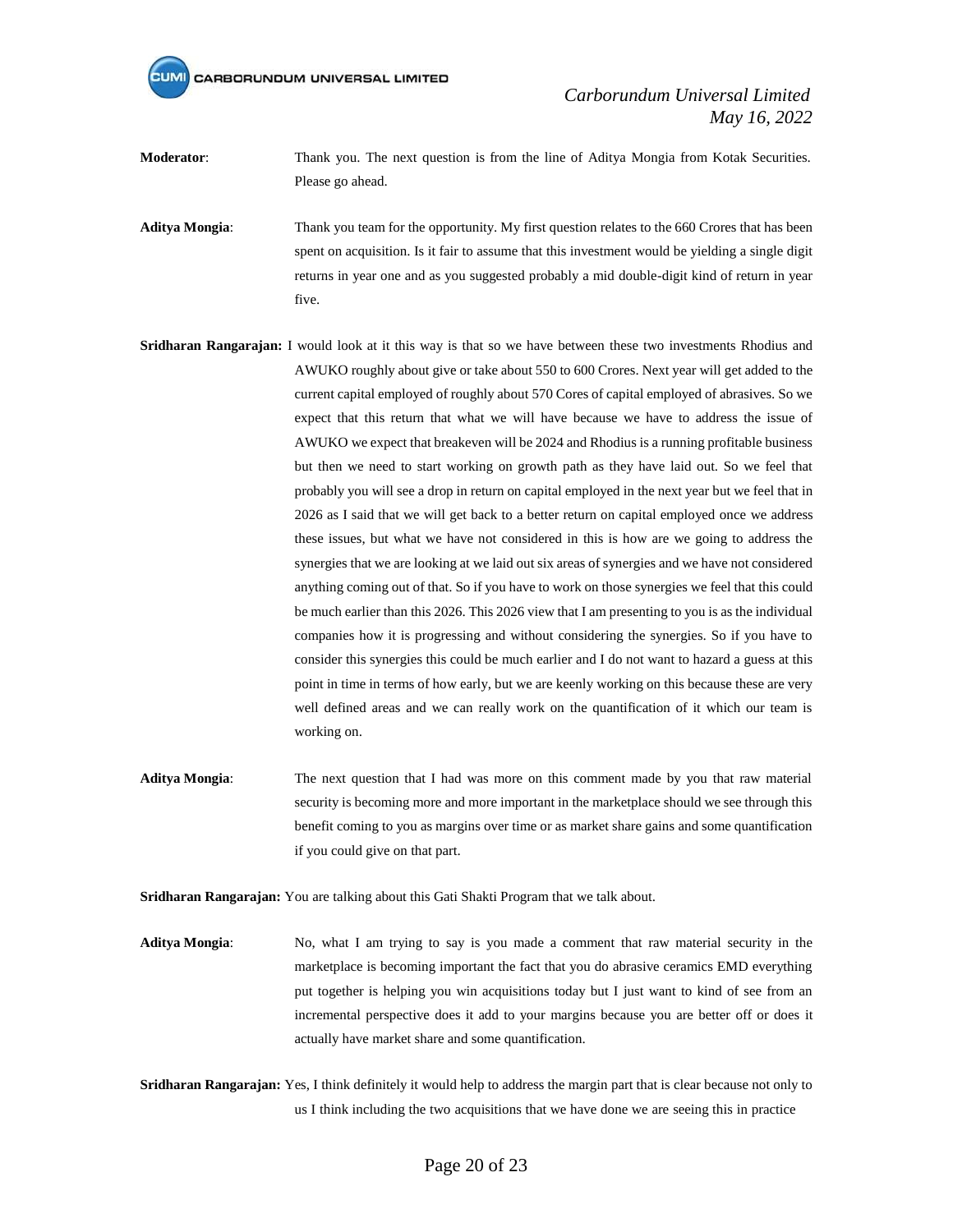because they are able to provide them those security hence they are able to meet that so it is going to help obviously because of that I think their capability to serve the customer also increases hence would probably increase the market share but I think we should look at it more in a longish term I do not encourage you to look at it more a five-year term this security will help one on the margin, two on coming up with better products through co- working with our team in electro minerals and three is that it will definitely help to address their own market share and customer satisfaction levels.

**Aditya Mongia**: Just a data point from my side to end it off could you give us the market share in silicon carbide that your facility has in Russia, Europe, ex Russia and in India.

**Sridharan Rangarajan:** Market share means our products what we sell within that geographies or overall.

**Aditya Mongia**: Basically silicon carbide specifically of the market Russia, Europe, ex Russia, as in India as you said a lot of imports happen inside India of these three markets what would be the ballpark market shares that you would be having as a supply out of Russia.

- **N. Ananthaseshan:** See overall silicon carbide if I have to take a guesstimate because there is a lot of materials also coming produced in China and we do not have a concrete picture about that but I would venture to estimate that VAW has about 8% to 10% market share globally and in India what we produce as CUMI in Kerala contributes to about again less than 10%. So on a global level about 10% from Russia and that should help when we bring in material from Russia into India.
- **Aditya Mongia**: Just one more thing from my side it will really help. So you have been talking about the EMD capacities and there being a China Plus One global kind of effect that will make you invest more in capacities, given what is happening in Russia in terms of uncertain political environment does that impact your growth plans for the EMD segment out of Russia or would you still want to go ahead with those plans from Russia.
- **N. Ananthaseshan:** Interesting question. We should remember that Russia has one of the largest deposits or sources of very competitive power and also resources and the resources what we need for making silicon carbide is definitely in Russia and this current conflict will take a few years no doubt but I guess the world would need access to the minerals or the resources from Russia and people will find a way and being in Russia, having invested, having experienced Russia and what it can do for our business we are still bullish about Russia.

**Aditya Mongia**: Thank you.

**Moderator**: Thank you. The next question is from the line of Bhavin Vithlani from SBI Mutual Fund. Please go ahead.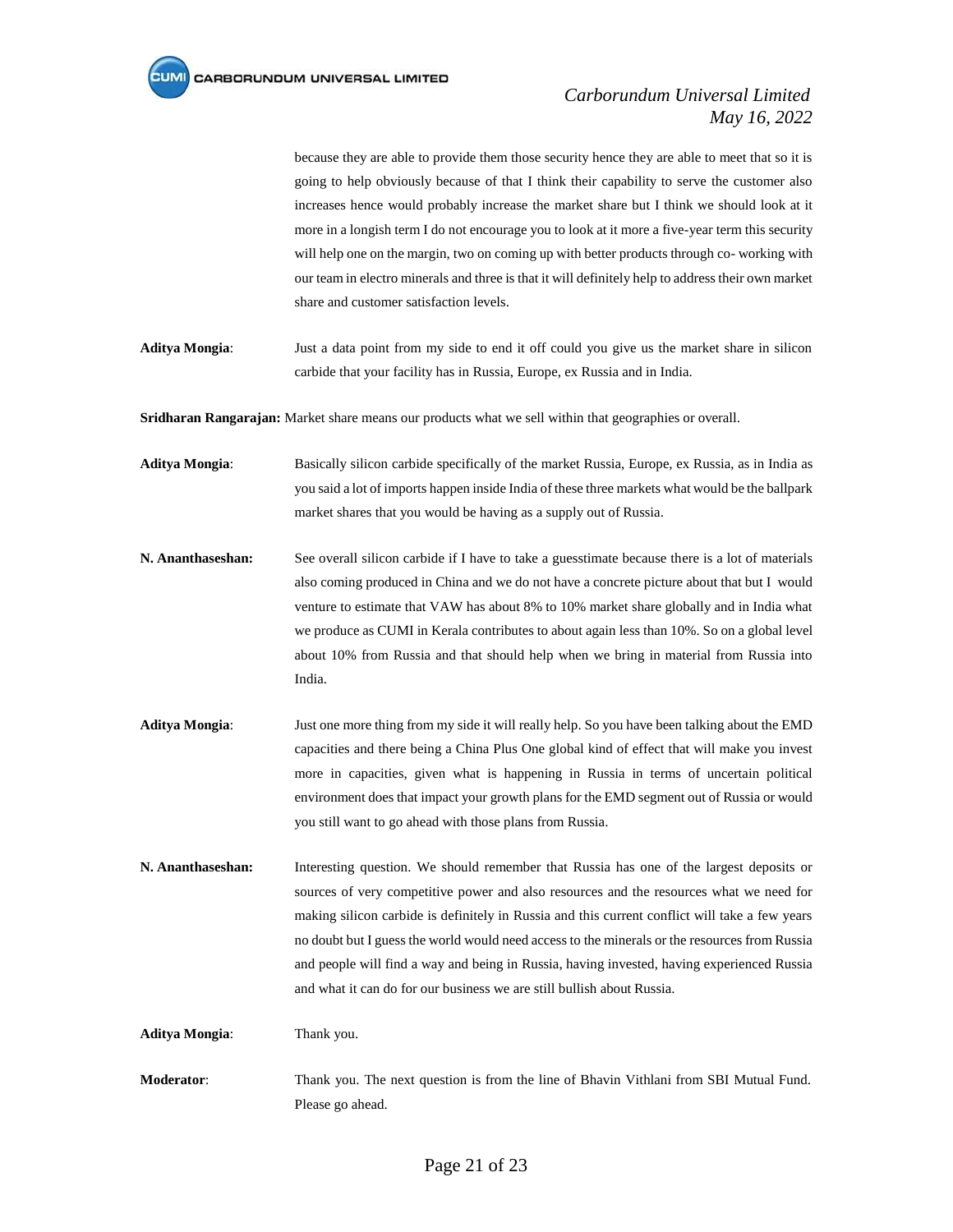- **Bhavin Vithlani**: Thank you for the opportunity again. The question is on abrasives market in India your peer in the earnings call mentioned that between GNO plus CUMI in the market share has increased to about 58%-59% versus three year ago which was about 49% to 50% could you just help us understand and confirm that the two players have seen a significant increase in the market share over the last three years.
- **N. Ananthaseshan:** Well I would be able to not quantify it in such precise terms, but what I can possibly share is a direction that we have seen over the last two, three years in terms of the product that we have been able to put in the market. Of course I think possibly there is an impact on the availability of material from China or less availability of material from China has had an influence on the market share of both the companies and having said that, while we have seen volume growth in these segments we have to see how China responds to it and what the logistics or the supply chain disruptions if any can have an impact on this.
- **Bhavin Vithlani:** The last question is could you help us understand what is the total addressable market for abrasives in Europe, Germany and in the US. So just to gauge an impact how large are these entities for the European perspective.
- **N. Ananthaseshan:** It is depending on the reports that we read it can be anywhere between \$35 to \$40 billion and then again the definition is conventional abrasives which is bonded abrasives, coated abrasives, super abrasives and the minerals as what they call as boost abrasives. So the market size is quite large, the addressable market if you look at from a conventional abrasives point of view I would guesstimate at least a couple of billion dollars or more in Europe. So we do have sufficient headroom to grow in both the geographies.
- **Bhavin Vithlani:** Would you be able to quantify what is the size of EU addressable market for abrasives and maybe German market for abrasives.
- **N. Ananthaseshan:** I would not be able to share right now just to suffice to say that even Germany is the largest consumer of abrasives in Europe.
- **Bhavin Vithlani:** Fair enough thank you so much for taking my questions.
- **Moderator**: Thank you. Ladies and gentlemen, this was the last question for today. I would now like to hand the conference over to Ms. Bhoomika Nair for closing comments.
- **Bhoomika Nair**: Thank you everyone for being on the call and taking time out and especially the management to give us an opportunity to host the call. Wishing you all the very best Sir. Thank you very much.
- **N. Ananthaseshan:** Thank you so much again